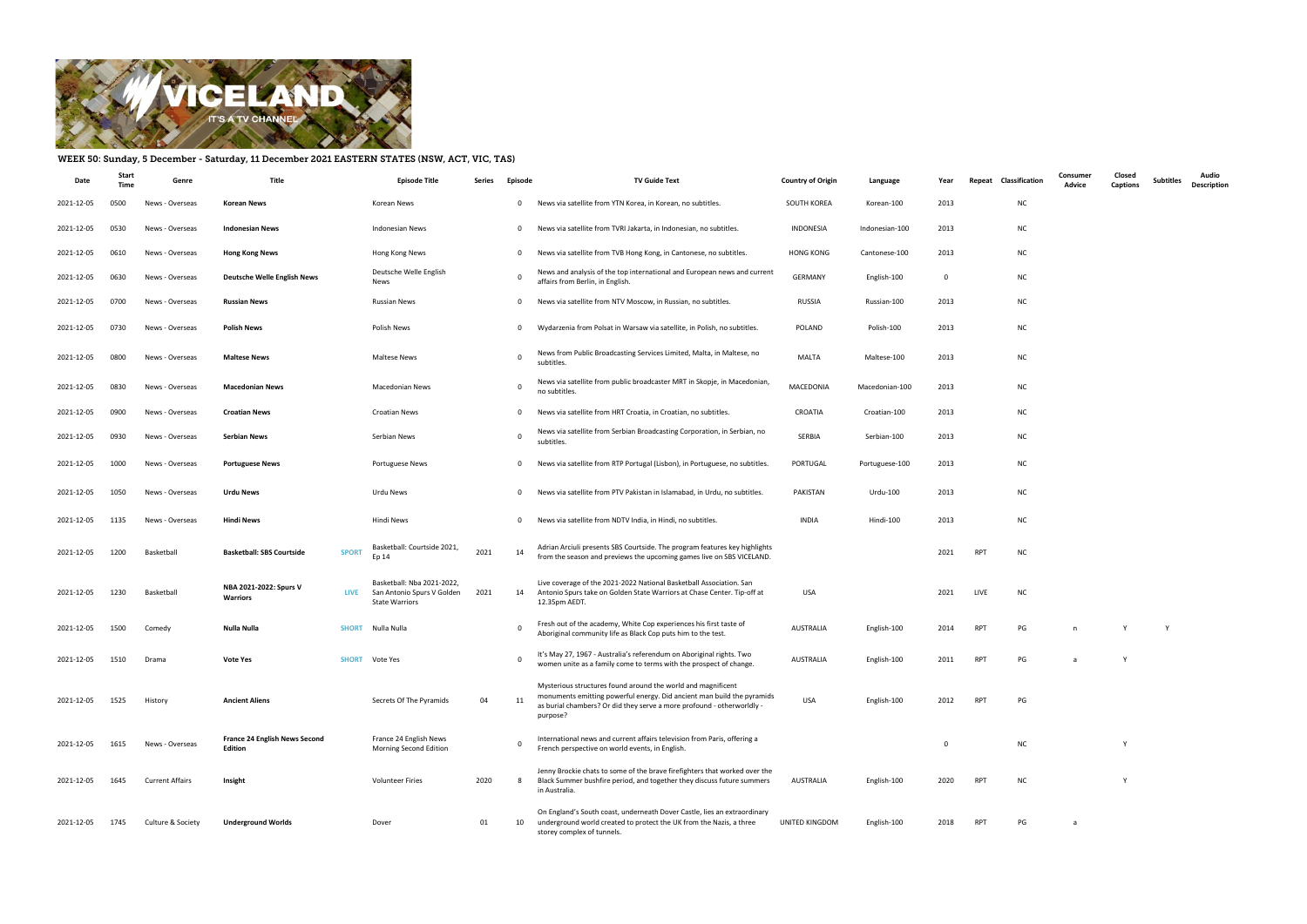| 2021-12-05 | 1835 | Culture & Society | <b>Country Music</b>                                      | Are You Sure Hank Done It<br>This Way? (1973 - 1983) | 01 | $\overline{7}$ | Country music enters a vibrant era of new voices and attitudes. Dolly<br>Parton crosses over to mainstream success and becomes the most famous<br>woman in country music. In 1980, she achieved an entirely new level of<br>national stardom when she joined Jane Fonda and Lily Tomlin in the hit<br>Hollywood movie, Nine to Five.                                                                                                                                                                                                                                                                                                                                                                                                          | USA                | English-100    | 2019 | <b>RPT</b> | PG |      |   |  |
|------------|------|-------------------|-----------------------------------------------------------|------------------------------------------------------|----|----------------|-----------------------------------------------------------------------------------------------------------------------------------------------------------------------------------------------------------------------------------------------------------------------------------------------------------------------------------------------------------------------------------------------------------------------------------------------------------------------------------------------------------------------------------------------------------------------------------------------------------------------------------------------------------------------------------------------------------------------------------------------|--------------------|----------------|------|------------|----|------|---|--|
| 2021-12-05 | 1935 | Culture & Society | Our Guy In Russia                                         | Our Guy In Russia Series 1<br>Ep <sub>2</sub>        | 01 | - 2            | Guy continues in Archangel, a remote city in the frozen north that is home<br>to Europe's only diamond mine. Guy works at every stage of this billion-<br>dollar process, from driving one of the world's biggest dumper trucks, to<br>witnessing a laser saw cut a 200 carat diamond worth millions.                                                                                                                                                                                                                                                                                                                                                                                                                                         | UNITED KINGDOM     | English-100    | 2018 | <b>RPT</b> | PG |      |   |  |
| 2021-12-05 | 2030 | Quiz              | <b>Patriot Brains</b>                                     | Patriot Brains Series 1 Ep 2                         | 01 | $\overline{2}$ | Hosted by legendary UK comedian Bill Bailey, Patriot Brains is a brand new<br>trans-Tasman comedy panel show that sees Australian and New Zealand<br>comedians battle it out to determine once and for all, who's best - Kiwis or<br>Aussies?                                                                                                                                                                                                                                                                                                                                                                                                                                                                                                 | <b>NEW ZEALAND</b> | English-100    | 2020 | <b>RPT</b> | M  | als  |   |  |
| 2021-12-05 | 2125 | History           | <b>Incarceration Nation Australia</b><br><b>Uncovered</b> | <b>Incarceration Nation</b>                          | 01 |                | Every day, thousands of Aboriginal and Torres Strait Islander peoples<br>across Australia wake up behind the bars of Australian prisons. Children<br>live out their childhood in juvenile detention centres, hundreds of<br>kilometres away from their family. Families continue to fight for justice and<br>accountability for the deaths of their once imprisoned relatives, while the<br>calls for solutions which empower Indigenous Australians to drive the<br>change needed become louder. Incarceration Nation lays bare the story of<br>the continued systemic injustice and inequality experienced by Aboriginal<br>and Torres Strait Islander peoples on their own land, told by Indigenous<br>Australians, experts and academics. | AUSTRALIA          | English-100    | 2020 | <b>RPT</b> | M  | alvw |   |  |
| 2021-12-05 | 2300 | Culture & Society | <b>College Sports Inc</b>                                 | Premiere College Sports Inc                          |    | 0              | Former College, Pro, and Olympic athlete Jeremy Bloom investigates the<br>NCAA - the billion-dollar industry facing a seismic rules shift allowing<br>athletes to make endorsement money. In this definitive documentary,<br>Bloom investigates how the NCAA got to where it is, the people it has<br>affected, how it continues to oppress its athletes under the false narrative<br>of the 'amateurism' of college sports, and what the future may hold.                                                                                                                                                                                                                                                                                    | USA                | English-100    | 2021 |            | M  |      |   |  |
| 2021-12-05 | 2435 | History           | 9/11: Escape From The Towers                              | 9/11: Escape From The<br>Towers                      |    |                | 9/11: Escape From the Towers is a gripping first-hand account of the 2001<br>attacks on the World Trade Center told exclusively from the unique<br>perspective of survivors, most of whom are sharing their experiences for<br>the first time. Focusing on two floors - the 81st floor of the north tower<br>and the 77th floor of the south tower, just below the impact zones - it's the<br>story of ordinary working Americans who are completely unaware of the<br>cause of the devastation right above their heads, or that they are caught<br>up in the middle of the worst terror attack in American history.                                                                                                                          | USA                | English-100    | 2019 | <b>RPT</b> |    | a w  |   |  |
| 2021-12-05 | 2605 | Entertainment     | Undressed                                                 | Cameron And Pam, Nathan<br>And Tahlia                | 01 | -1             | Fun loving Kiwi Cam meets the free-spirited Australian Indian Pam, while<br>Nathan gets to know Tahlia, both from Perth.                                                                                                                                                                                                                                                                                                                                                                                                                                                                                                                                                                                                                      | <b>AUSTRALIA</b>   | English-100    | 2016 | <b>RPT</b> | PG | a    | Y |  |
| 2021-12-05 | 2635 | News - Overseas   | France 24 News In English From<br>Paris                   | France 24 English News                               |    |                | International news and current affairs television from Paris, offering a<br>French perspective on world events, in English.                                                                                                                                                                                                                                                                                                                                                                                                                                                                                                                                                                                                                   | <b>FRANCE</b>      | English-100    | 0    |            | NC |      |   |  |
| 2021-12-05 | 2700 | News - Overseas   | <b>Thai News</b>                                          | Thai News                                            |    | - 0            | News via satellite from Thai Public Broadcasting Service, in Thai, no<br>subtitles.                                                                                                                                                                                                                                                                                                                                                                                                                                                                                                                                                                                                                                                           | THAILAND           | Thai-100       | 0    |            | NC |      |   |  |
| 2021-12-05 | 2730 | News - Overseas   | Bangla News                                               | <b>Bangla News</b>                                   |    | 0              | News via satellite from Channel i Bangladesh, in Bangla, no subtitles.                                                                                                                                                                                                                                                                                                                                                                                                                                                                                                                                                                                                                                                                        | BANGLADESH         | Bengali-100    | 0    |            | NC |      |   |  |
| 2021-12-05 | 2800 | News - Overseas   | Punjabi News                                              | Punjabi News                                         |    | $^{\circ}$     | News via satellite from India, in Punjabi, no subtitles.                                                                                                                                                                                                                                                                                                                                                                                                                                                                                                                                                                                                                                                                                      | <b>INDIA</b>       | Punjabi-100    | 0    |            | NC |      |   |  |
| 2021-12-05 | 2830 | News - Overseas   | Sri Lankan Sinhalese News                                 | Sri Lankan Sinhalese News                            |    | 0              | News from Sri Lanka Rupavahini Corporation Colombo Sri Lanka, in<br>Sinhalese, no subtitles.                                                                                                                                                                                                                                                                                                                                                                                                                                                                                                                                                                                                                                                  | SRI LANKA          | Sinhalese-100  | 0    |            | NC |      |   |  |
| 2021-12-06 | 0500 | News - Overseas   | <b>Korean News</b>                                        | Korean News                                          |    | 0              | News via satellite from YTN Korea, in Korean, no subtitles.                                                                                                                                                                                                                                                                                                                                                                                                                                                                                                                                                                                                                                                                                   | SOUTH KOREA        | Korean-100     | 2013 |            | NC |      |   |  |
| 2021-12-06 | 0530 | News - Overseas   | <b>Indonesian News</b>                                    | <b>Indonesian News</b>                               |    | 0              | News via satellite from TVRI Jakarta, in Indonesian, no subtitles.                                                                                                                                                                                                                                                                                                                                                                                                                                                                                                                                                                                                                                                                            | INDONESIA          | Indonesian-100 | 2013 |            | NC |      |   |  |
| 2021-12-06 | 0610 | News - Overseas   | <b>Hong Kong News</b>                                     | Hong Kong News                                       |    | $^{\circ}$     | News via satellite from TVB Hong Kong, in Cantonese, no subtitles.                                                                                                                                                                                                                                                                                                                                                                                                                                                                                                                                                                                                                                                                            | <b>HONG KONG</b>   | Cantonese-100  | 2013 |            | NC |      |   |  |
| 2021-12-06 | 0630 | News - Overseas   | <b>Deutsche Welle English News</b>                        | Deutsche Welle English<br>News                       |    |                | News and analysis of the top international and European news and current<br>affairs from Berlin, in English.                                                                                                                                                                                                                                                                                                                                                                                                                                                                                                                                                                                                                                  | GERMANY            | English-100    | 0    |            | NC |      |   |  |
| 2021-12-06 | 0700 | News - Overseas   | <b>Russian News</b>                                       | <b>Russian News</b>                                  |    | 0              | News via satellite from NTV Moscow, in Russian, no subtitles.                                                                                                                                                                                                                                                                                                                                                                                                                                                                                                                                                                                                                                                                                 | RUSSIA             | Russian-100    | 2013 |            | NC |      |   |  |

| PG | Y |
|----|---|
|    |   |

| PG | Υ |
|----|---|
|    |   |

| M | als | γ |
|---|-----|---|
|   |     |   |
|   |     |   |

| M | alvw | $\mathbf{v}$ | v |
|---|------|--------------|---|
|   |      |              |   |
|   |      |              |   |
|   |      |              |   |

| M |  |  |  |
|---|--|--|--|
|   |  |  |  |
|   |  |  |  |

| . | - - |  |
|---|-----|--|
|   |     |  |
|   |     |  |
|   |     |  |
|   |     |  |
|   |     |  |
|   |     |  |
|   |     |  |
|   |     |  |
|   |     |  |
|   |     |  |
|   |     |  |
|   |     |  |
|   |     |  |
|   |     |  |
|   |     |  |
|   |     |  |

| PG | a | Υ |
|----|---|---|
|    |   |   |
|    |   |   |

|     | . . |  |  |  |
|-----|-----|--|--|--|
|     |     |  |  |  |
|     |     |  |  |  |
|     |     |  |  |  |
|     |     |  |  |  |
|     |     |  |  |  |
|     |     |  |  |  |
|     |     |  |  |  |
|     |     |  |  |  |
|     |     |  |  |  |
|     |     |  |  |  |
| NC. |     |  |  |  |
|     |     |  |  |  |

| NC |  |  |  |
|----|--|--|--|
|    |  |  |  |

| NC |  |  |  |
|----|--|--|--|
|    |  |  |  |
| NC |  |  |  |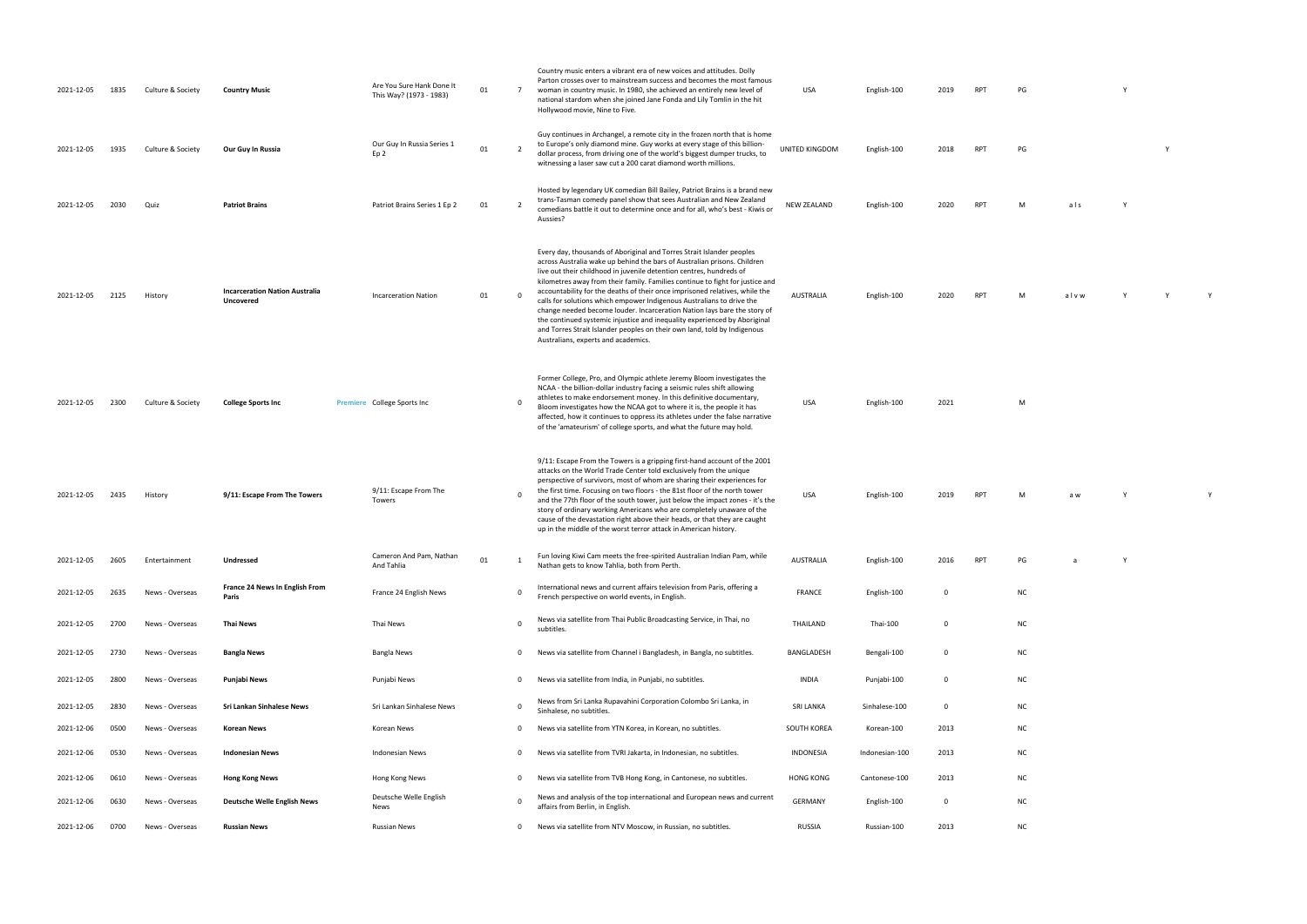| 2021-12-06 | 0730 | News - Overseas       | <b>Polish News</b>                            |                              | <b>Polish News</b>                                                              |      | 0        | Wydarzenia from Polsat in Warsaw via satellite, in Polish, no subtitles.                                                                                                                                                                                              | <b>POLAND</b>      | Polish-100     | 2013        |            | N0             |
|------------|------|-----------------------|-----------------------------------------------|------------------------------|---------------------------------------------------------------------------------|------|----------|-----------------------------------------------------------------------------------------------------------------------------------------------------------------------------------------------------------------------------------------------------------------------|--------------------|----------------|-------------|------------|----------------|
| 2021-12-06 | 0800 | News - Overseas       | <b>Latin American News</b>                    |                              | Latin American News                                                             |      | $\Omega$ | News via satellite from Television National de Chile, in Spanish, no<br>subtitles.                                                                                                                                                                                    | <b>CHILE</b>       | Spanish-100    | 2013        |            | N0             |
| 2021-12-06 | 0830 | News - Overseas       | <b>Macedonian News</b>                        |                              | <b>Macedonian News</b>                                                          |      | $\Omega$ | News via satellite from public broadcaster MRT in Skopje, in Macedonian,<br>no subtitles.                                                                                                                                                                             | MACEDONIA          | Macedonian-100 | 2013        |            | N0             |
| 2021-12-06 | 0900 | News - Overseas       | <b>Croatian News</b>                          |                              | <b>Croatian News</b>                                                            |      | 0        | News via satellite from HRT Croatia, in Croatian, no subtitles.                                                                                                                                                                                                       | CROATIA            | Croatian-100   | 2013        |            | NO             |
| 2021-12-06 | 0930 | News - Overseas       | <b>Serbian News</b>                           |                              | Serbian News                                                                    |      | $\Omega$ | News via satellite from Serbian Broadcasting Corporation, in Serbian, no<br>subtitles.                                                                                                                                                                                | SERBIA             | Serbian-100    | 2013        |            | N0             |
| 2021-12-06 | 1000 | News - Overseas       | <b>Dutch News</b>                             |                              | Dutch News                                                                      |      | $\Omega$ | News via satellite from BVN, in Dutch, no subtitles.                                                                                                                                                                                                                  | NETHERLANDS        | Dutch-100      | 2013        |            | N0             |
| 2021-12-06 | 1030 | News - Overseas       | <b>Tamil News</b>                             |                              | <b>Tamil News</b>                                                               |      | $\Omega$ | News via satellite from PolimerTV as broadcast in India (Chennai), in Tamil,<br>no subtitles.                                                                                                                                                                         | <b>INDIA</b>       | Tamil-100      | $\mathbf 0$ |            | N0             |
| 2021-12-06 | 1100 | News - Overseas       | <b>NHK Japanese News</b>                      |                              | Nhk Japanese News                                                               |      | 0        | News via satellite from NHK Tokyo in Japanese, no subtitles.                                                                                                                                                                                                          | <b>JAPAN</b>       | Japanese-100   | 2013        |            | N <sub>C</sub> |
| 2021-12-06 | 1135 | News - Overseas       | <b>Hindi News</b>                             |                              | Hindi News                                                                      |      | 0        | News via satellite from NDTV India, in Hindi, no subtitles.                                                                                                                                                                                                           | <b>INDIA</b>       | Hindi-100      | 2013        |            | N <sub>C</sub> |
| 2021-12-06 | 1200 | Basketball            | NBA 2021-2022: Pelicans V<br><b>Mavericks</b> | <b>REPLAY</b>                | Basketball: Nba 2021-2022,<br>New Orleans Pelicans V<br><b>Dallas Mavericks</b> | 2021 | 13       | Live coverage of the 2021-2022 National Basketball Association. New<br>Orleans Pelicans take on Dallas Mavericks at American Airlines Center. Tip-<br>off at 12.35pm AEDT.                                                                                            | <b>USA</b>         |                | 2021        | <b>RPT</b> | N0             |
| 2021-12-06 | 1400 | Culture & Society     | <b>Most Expensivest</b>                       |                              | For The 'gram                                                                   | 01   | -8       | 2 Chainz hunkers down on the finer side of the apocalypse with the most<br>expensive ways to stay alert during the world's end. Featuring Mr Las<br>Vegas, Wayne Newton.                                                                                              | <b>USA</b>         | English-100    | 2017        | <b>RPT</b> | M              |
| 2021-12-06 | 1430 | <b>Figure Skating</b> | <b>ISU European Figure Skating</b><br>Austria | <b>SPORT</b>                 | Isu European Figure Skating<br>(Graz, Austria) Part 2                           | 2019 |          | Coverage of the ISU European Figure Skating in Graz, Austria - Part 2.<br>International Figure Skating 2019-2020.                                                                                                                                                     |                    |                | 2019        | <b>RPT</b> | N0             |
| 2021-12-06 | 1600 | News - Overseas       | <b>ABC America: World News</b><br>Tonight     | <b>NEWS</b>                  | Abc America: World News<br>Tonight With David Muir                              |      | 0        | America's number one network news bulletin with anchors David Muir<br>weekdays, Whit Johnson Saturday edition, and Linsey Davis Sunday<br>edition.                                                                                                                    | <b>USA</b>         | English-100    | $\mathbf 0$ |            |                |
| 2021-12-06 | 1630 | News - Overseas       | This Week with George<br>Stephanopoulos       | <b>NEWS</b>                  | Abc America: This Week<br>With George<br>Stephanopoulos                         |      | 0        | This Week with George Stephanopoulos from ABC America.                                                                                                                                                                                                                | <b>USA</b>         | English-100    | $\mathbf 0$ |            | N              |
| 2021-12-06 | 1725 | Variety               | <b>Takeshi's Castle</b>                       |                              | Takeshi's Castle Thailand<br>Series 2 Ep 6                                      | 02   | -6       | The evil Shogun Takeshi has kidnapped Princess Woonsen and imprisoned<br>her in his castle. Contestants aim to storm Takeshi's castle and free her.                                                                                                                   | THAILAND           | English-100    | 2017        | <b>RPT</b> | PG             |
| 2021-12-06 | 1755 | Contemporary          | <b>Shortland Street</b>                       | <b>New</b><br><b>Episode</b> | <b>Shortland Street Series 3</b><br>2021 Ep 277                                 | 03   | 277      | The hugely popular Kiwi soap is set around the goings-on at a fictional<br>Auckland hospital, and has a reputation for dealing with complex social<br>issues in an inclusive and engrossing way.                                                                      | <b>NEW ZEALAND</b> | English-100    | 2020        |            | PG             |
| 2021-12-06 | 1825 | Quiz                  | RocKwiz                                       |                              | Ella Thompson And Richard<br>Clapton                                            | 06   | 24       | Rock music's most famous faces continue to mix it with the best local trivia<br>buffs. Host Julia Zemiro asks the questions and Brian Nankervis adjudicates<br>over the mayhem. Special guests this week are Australian singers Ella<br>Thompson and Richard Clapton. | <b>AUSTRALIA</b>   | English-100    | 2008        | <b>RPT</b> | PG             |
| 2021-12-06 | 1905 | Quiz                  | Jeopardy!                                     | <b>SBS</b><br><b>Encore</b>  | Jeopardy Series 35 Ep 141                                                       | 35   | 141      | The late Alex Trebek hosts Jeopardy!, where the answers are revealed and<br>the contestants must guess the appropriate questions.                                                                                                                                     | <b>USA</b>         | English-100    | 2018        | <b>RPT</b> | PG             |
| 2021-12-06 | 1930 | News - Domestic       | <b>NITV News Update</b>                       | <b>NITV</b><br><b>Encore</b> | Nitv News Update 2021<br>5min Viceland Version Ep<br>240                        | 2021 | 240      | The latest news from the oldest living culture, NITV delivers Australian<br>stories from an Indigenous perspective.                                                                                                                                                   | <b>AUSTRALIA</b>   |                | 2021        |            | N0             |
| 2021-12-06 | 1935 | Quiz                  | 8 Out Of 10 Cats Does<br>Countdown            |                              | 8 Out Of 10 Cats Does<br>Countdown Series 9 Ep 19                               | 09   | 19       | 8 Out Of 10 Cats Does Countdown is hosted by Jimmy Carr, with team<br>captains Sean Lock and Jon Richardson, and features Rachel Riley and Susie UNITED KINGDOM<br>Dent on maths and dictionary duty respectively.                                                    |                    | English-100    | 2016        | <b>RPT</b> | M              |
| 2021-12-06 | 2030 | Culture & Society     | Dark Side Of The 90s                          |                              | Grunge And The Seattle<br>Sound                                                 | 01   | -5       | SubPop's classic 90's indie ethos was tested when they chased mainstream<br>money. The story of grunge told through the eyes of the little label that<br>started it all.                                                                                              | USA                | English-100    | 2021        |            | MA             |

- 
- 
- 
- 
- 
- 
- RPT NC
- RPT M l Y Y Y
- International Figure Skating 2019-2020. <sup>2019</sup> RPT NC <sup>Y</sup>
- NC Y
- 0 This Week with George Stephanopoulos from ABC America. USA English-100 0 NC Y
- her in his castle. Contestants and free her. The storm Takeshi and free her. The storm Takeshi and free her. T<br>The storm Takeshi and free her. The storm Takeshi and for the storm Takeshi and for the storm Takeshi and for<br>T
- $PG$
- RPT PG Y
- the contestants must guess the appropriate questions. USA English-100 2018 RPT PG
- stories from an Indigenous perspective. AUSTRALIA <sup>2021</sup> NC
- RPT M als Y
- USA English-100 2021 V 2022<br>- The Manus Constant Constant Constant Constant Constant Constant Constant Constant Constant Constant Constant<br>- The Manus Constant Constant Constant Constant Constant Constant Constant Constant
- 
- 
- 
- 
- 
- 
- -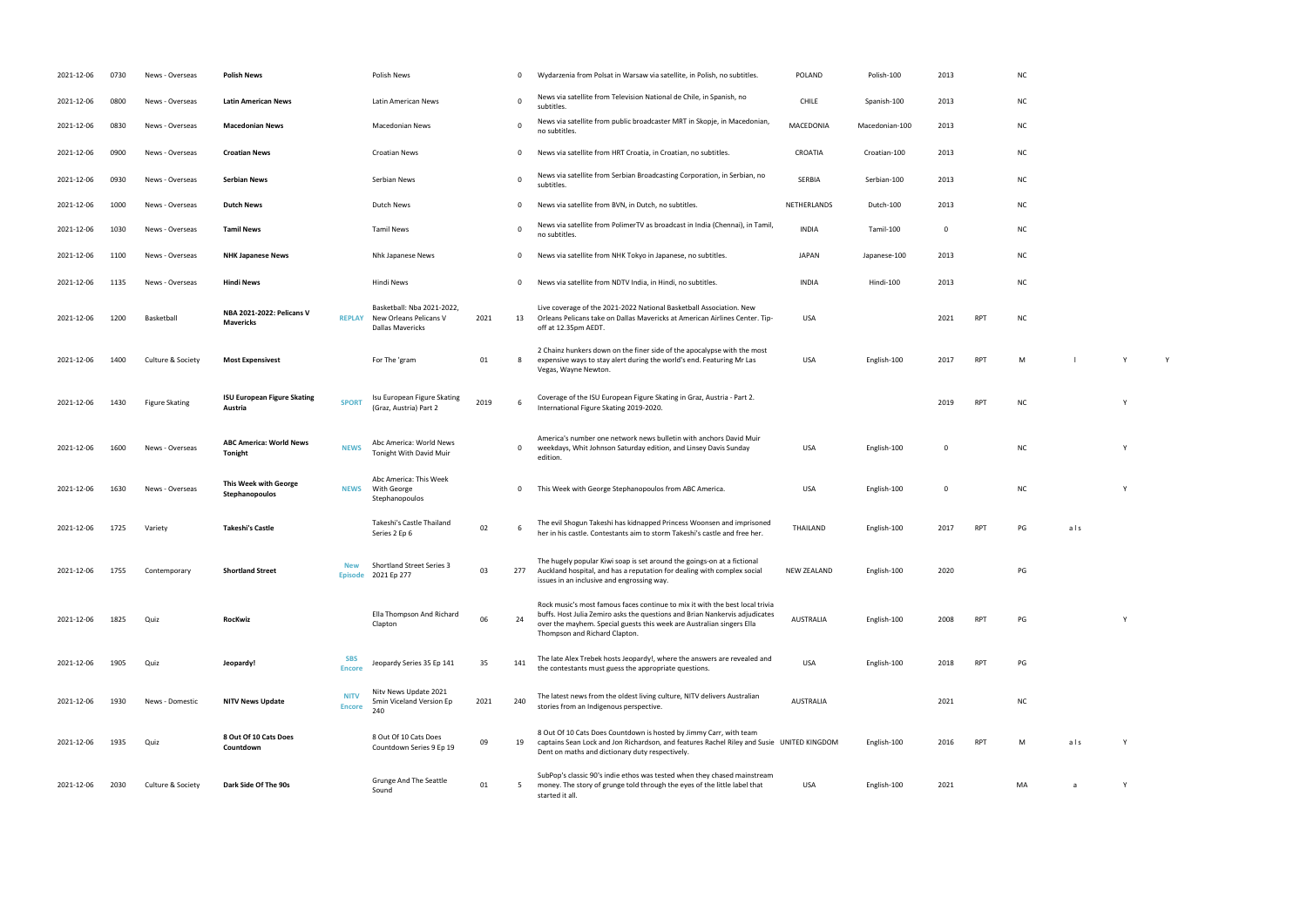| 0          |            | MA             | a d l                                                                  | Y            |              | $\mathsf Y$  |  |
|------------|------------|----------------|------------------------------------------------------------------------|--------------|--------------|--------------|--|
|            |            |                |                                                                        |              |              |              |  |
|            |            |                |                                                                        |              |              |              |  |
|            |            |                |                                                                        |              |              |              |  |
| 21         | RPT        | M <sub>1</sub> | $\begin{array}{ccccccccccccccccc}\n1 & 1 & 1 & 1 & 1 & 1\n\end{array}$ |              |              | $\mathsf{Y}$ |  |
|            |            |                |                                                                        |              |              |              |  |
|            |            |                |                                                                        |              |              |              |  |
| )16        | RPT        | $\sf MA$       | a s                                                                    | $\mathsf Y$  | $\mathsf Y$  |              |  |
|            |            |                |                                                                        |              |              |              |  |
|            |            |                |                                                                        |              |              |              |  |
| )16        |            | RPT MA         | $\mathsf{a}\:\mathsf{I}$                                               | Y            | $\mathsf{Y}$ | Y            |  |
|            |            |                |                                                                        |              |              |              |  |
|            |            |                |                                                                        |              |              |              |  |
| 016        | RPT        | $\mathsf{M}$   | $\perp$                                                                | $\mathsf Y$  |              |              |  |
| 016        | <b>RPT</b> | $\mathsf{PG}$  | $\mathsf{a}$                                                           | $\mathsf{Y}$ |              |              |  |
| 0          |            | ${\sf NC}$     |                                                                        |              |              |              |  |
|            |            |                |                                                                        |              |              |              |  |
| 0          |            | ${\sf NC}$     |                                                                        |              |              |              |  |
| 0          |            | ${\sf NC}$     |                                                                        |              |              |              |  |
| 0          |            | NC             |                                                                        |              |              |              |  |
| 0          |            | $\sf NC$       |                                                                        |              |              |              |  |
| )13        |            | ${\sf NC}$     |                                                                        |              |              |              |  |
| )13<br>)13 |            | NC<br>NC       |                                                                        |              |              |              |  |
|            |            |                |                                                                        |              |              |              |  |

- 
- 
- 
- 

| 2021-12-06 | 2120 | Contemporary      | Iggy & Ace                                           | Premiere Iggy & Ace                                                                 |    | 0            | Iggy and Ace are two young, gay best friends who live, work and play<br>together, inseparable in every way. But when Ace starts to suffer<br>debilitating panic attacks when hungover, he winds up at a gay chapter of<br>Alcoholics Anonymous determined to get sober. Iggy is horrified,<br>convinced that her friend has been indoctrinated into a religious cult, and<br>views his rejection of their shared lifestyle as a rejection of her. Stung, Iggy<br>does everything she can to disrupt his recovery and keep her best friend<br>close, begging the question: Can Ace's sobriety and his friendship with Iggy<br>co-exist?                                                   |                  |                 | $\Omega$ |            | MA        | adl |
|------------|------|-------------------|------------------------------------------------------|-------------------------------------------------------------------------------------|----|--------------|------------------------------------------------------------------------------------------------------------------------------------------------------------------------------------------------------------------------------------------------------------------------------------------------------------------------------------------------------------------------------------------------------------------------------------------------------------------------------------------------------------------------------------------------------------------------------------------------------------------------------------------------------------------------------------------|------------------|-----------------|----------|------------|-----------|-----|
| 2021-12-06 | 2235 | Culture & Society | <b>Could You Survive on The</b><br><b>Breadline?</b> | <b>SBS</b><br>Could You Survive On The<br>Breadline? Series 1 Ep 3<br><b>Encore</b> | 01 | $\mathbf{a}$ | In this episode, attention shifts to the job market, as the three contributors<br>experience the challenges of trying to find work and survive on an irregular<br>pay-packet in this tough new era of employment in Australia. From<br>applying for non-existent full-time jobs, to working as underpaid and under-<br>employed food delivery drivers on zero-hour contracts, to small business<br>owners having to work multiple menial and low-paying jobs to get by.                                                                                                                                                                                                                  | AUSTRALIA        | English-100     | 2021     | <b>RPT</b> | M         |     |
| 2021-12-06 | 2335 | Sexuality         | Sex In Strange Places: Stacey<br><b>Dooley</b>       | Russia                                                                              | 01 |              | Stacey travels to Russia to brave the cold and icy streets of St Petersburg. A<br>city filled with golden palaces and luxury lifestyles, Stacey explores the two<br>very different sides of sex work in the city and asks the question - what<br>does modern day sex look like in Russia?                                                                                                                                                                                                                                                                                                                                                                                                | UNITED KINGDOM   | English-100     | 2016     | <b>RPT</b> | MA        | a s |
| 2021-12-06 | 2435 | Culture & Society | Is Australia Racist?                                 | Is Australia Racist?                                                                |    | 0            | One in five Australians has experienced racism in the last 12 months<br>according to one of the biggest ever surveys conducted on racism and<br>prejudice in Australia, commissioned by SBS with the Western Sydney<br>University. Ray Martin investigates the question: Is Australia Racist? This<br>one hour documentary puts survey findings into action through a series of<br>hidden camera social experiments, capturing the experience of racism<br>through the eyes of those who have suffered it. The results are at times<br>confronting, but 'Is Australia Racist?' also reveals inspiring Australians<br>facing up to racism and standing up when witnessing discrimination. | AUSTRALIA        | English-100     | 2016     | <b>RPT</b> | MA        | al  |
| 2021-12-06 | 2535 | Entertainment     | Undressed                                            | Karol And Corinna, Jacob<br>And Steven                                              | 01 | 4            | Polish banking analyst Karol meets Corinna, an Italian PhD student, while<br>charismatic personal trainer Jacob meets Steven, who's never been in a<br>serious relationship.                                                                                                                                                                                                                                                                                                                                                                                                                                                                                                             | AUSTRALIA        | English-100     | 2016     | <b>RPT</b> | M         |     |
| 2021-12-06 | 2605 | Entertainment     | Undressed                                            | Hayden And Jenny, Christie<br>And Carlos                                            | 01 | 5            | Hayden, a father of three, meets Jenny, a model, and Christie meets<br>Argentinian lawyer Carlos.                                                                                                                                                                                                                                                                                                                                                                                                                                                                                                                                                                                        | AUSTRALIA        | English-100     | 2016     | <b>RPT</b> | PG        | a   |
| 2021-12-06 | 2635 | News - Overseas   | France 24 News In English From<br>Paris              | France 24 English News                                                              |    |              | International news and current affairs television from Paris, offering a<br>French perspective on world events, in English.                                                                                                                                                                                                                                                                                                                                                                                                                                                                                                                                                              | <b>FRANCE</b>    | English-100     | 0        |            | NC        |     |
| 2021-12-06 | 2700 | News - Overseas   | Thai News                                            | Thai News                                                                           |    |              | News via satellite from Thai Public Broadcasting Service, in Thai, no<br>subtitles.                                                                                                                                                                                                                                                                                                                                                                                                                                                                                                                                                                                                      | THAILAND         | <b>Thai-100</b> | 0        |            | ΝC        |     |
| 2021-12-06 | 2730 | News - Overseas   | <b>Bangla News</b>                                   | <b>Bangla News</b>                                                                  |    | 0            | News via satellite from Channel i Bangladesh, in Bangla, no subtitles.                                                                                                                                                                                                                                                                                                                                                                                                                                                                                                                                                                                                                   | BANGLADESH       | Bengali-100     | 0        |            | NC        |     |
| 2021-12-06 | 2800 | News - Overseas   | Punjabi News                                         | Punjabi News                                                                        |    | $\mathbf{0}$ | News via satellite from India, in Punjabi, no subtitles.                                                                                                                                                                                                                                                                                                                                                                                                                                                                                                                                                                                                                                 | <b>INDIA</b>     | Punjabi-100     | 0        |            | <b>NC</b> |     |
| 2021-12-06 | 2830 | News - Overseas   | Sri Lankan Sinhalese News                            | Sri Lankan Sinhalese News                                                           |    | 0            | News from Sri Lanka Rupavahini Corporation Colombo Sri Lanka, in<br>Sinhalese, no subtitles.                                                                                                                                                                                                                                                                                                                                                                                                                                                                                                                                                                                             | <b>SRI LANKA</b> | Sinhalese-100   | 0        |            | NC        |     |
| 2021-12-07 | 0500 | News - Overseas   | <b>Korean News</b>                                   | Korean News                                                                         |    | $\mathbf{0}$ | News via satellite from YTN Korea, in Korean, no subtitles.                                                                                                                                                                                                                                                                                                                                                                                                                                                                                                                                                                                                                              | SOUTH KOREA      | Korean-100      | 2013     |            | ΝC        |     |
| 2021-12-07 | 0530 | News - Overseas   | <b>Indonesian News</b>                               | <b>Indonesian News</b>                                                              |    | $\mathbf{0}$ | News via satellite from TVRI Jakarta, in Indonesian, no subtitles.                                                                                                                                                                                                                                                                                                                                                                                                                                                                                                                                                                                                                       | INDONESIA        | Indonesian-100  | 2013     |            | <b>NC</b> |     |
| 2021-12-07 | 0610 | News - Overseas   | <b>Hong Kong News</b>                                | Hong Kong News                                                                      |    | $\mathbf{0}$ | News via satellite from TVB Hong Kong, in Cantonese, no subtitles.                                                                                                                                                                                                                                                                                                                                                                                                                                                                                                                                                                                                                       | <b>HONG KONG</b> | Cantonese-100   | 2013     |            | NC        |     |
| 2021-12-07 | 0630 | News - Overseas   | Deutsche Welle English News                          | Deutsche Welle English<br>News                                                      |    | 0            | News and analysis of the top international and European news and current<br>affairs from Berlin, in English.                                                                                                                                                                                                                                                                                                                                                                                                                                                                                                                                                                             | <b>GERMANY</b>   | English-100     | 0        |            | <b>NC</b> |     |
| 2021-12-07 | 0700 | News - Overseas   | <b>Russian News</b>                                  | <b>Russian News</b>                                                                 |    | 0            | News via satellite from NTV Moscow, in Russian, no subtitles.                                                                                                                                                                                                                                                                                                                                                                                                                                                                                                                                                                                                                            | RUSSIA           | Russian-100     | 2013     |            | NC        |     |
| 2021-12-07 | 0730 | News - Overseas   | Polish News                                          | Polish News                                                                         |    | $\mathbf{0}$ | Wydarzenia from Polsat in Warsaw via satellite, in Polish, no subtitles.                                                                                                                                                                                                                                                                                                                                                                                                                                                                                                                                                                                                                 | POLAND           | Polish-100      | 2013     |            | NC        |     |
| 2021-12-07 | 0800 | News - Overseas   | <b>Ukrainian News</b>                                | <b>Ukrainian News</b>                                                               |    | 0            | Ukrainian News from the National Television Company of Ukraine in Kyiv,<br>no subtitles.                                                                                                                                                                                                                                                                                                                                                                                                                                                                                                                                                                                                 | UKRAINE          | Ukrainian-100   | 2014     |            | NC        |     |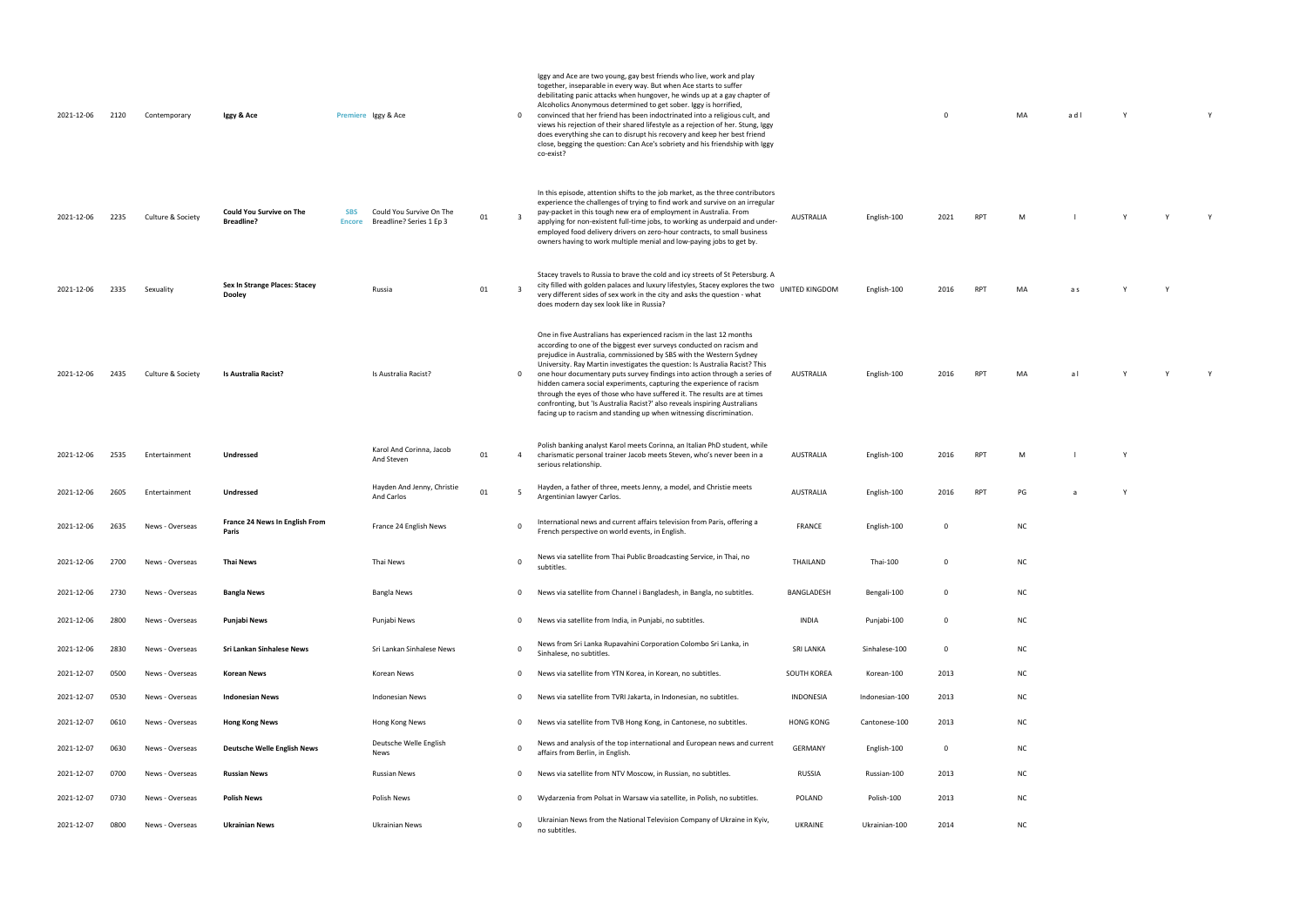| English-100 | 0 | <b>RPT</b> | M | $\mathsf{Y}$ | Y | Y |
|-------------|---|------------|---|--------------|---|---|

| <b>NC</b> | ۷ |
|-----------|---|

| ΝC |  | Υ |  |
|----|--|---|--|
|    |  |   |  |
|    |  |   |  |

| PG | a |
|----|---|
|    |   |

| PG |  |  |  |
|----|--|--|--|
|    |  |  |  |
|    |  |  |  |

| G |  |  | Υ |
|---|--|--|---|
|   |  |  |   |
|   |  |  |   |

| 2021-12-07 | 0830 | News - Overseas   | <b>Macedonian News</b>                                  |                              | <b>Macedonian News</b>                                                            |      | $\mathbf 0$ | News via satellite from public broadcaster MRT in Skopje, in Macedonian,<br>no subtitles.                                                                                                                                                                                                                                                                                                                                                                                                                                                                                                                                                                                                                                                                | MACEDONIA        | Macedonian-100 | 2013     |                 | <b>NC</b> |     |   |   |
|------------|------|-------------------|---------------------------------------------------------|------------------------------|-----------------------------------------------------------------------------------|------|-------------|----------------------------------------------------------------------------------------------------------------------------------------------------------------------------------------------------------------------------------------------------------------------------------------------------------------------------------------------------------------------------------------------------------------------------------------------------------------------------------------------------------------------------------------------------------------------------------------------------------------------------------------------------------------------------------------------------------------------------------------------------------|------------------|----------------|----------|-----------------|-----------|-----|---|---|
| 2021-12-07 | 0900 | News - Overseas   | <b>Croatian News</b>                                    |                              | <b>Croatian News</b>                                                              |      | 0           | News via satellite from HRT Croatia, in Croatian, no subtitles.                                                                                                                                                                                                                                                                                                                                                                                                                                                                                                                                                                                                                                                                                          | CROATIA          | Croatian-100   | 2013     |                 | <b>NC</b> |     |   |   |
| 2021-12-07 | 0930 | News - Overseas   | <b>Serbian News</b>                                     |                              | Serbian News                                                                      |      | $\Omega$    | News via satellite from Serbian Broadcasting Corporation, in Serbian, no<br>subtitles.                                                                                                                                                                                                                                                                                                                                                                                                                                                                                                                                                                                                                                                                   | SERBIA           | Serbian-100    | 2013     |                 | <b>NC</b> |     |   |   |
| 2021-12-07 | 1000 | News - Overseas   | <b>Dutch News</b>                                       |                              | Dutch News                                                                        |      | 0           | News via satellite from BVN, in Dutch, no subtitles.                                                                                                                                                                                                                                                                                                                                                                                                                                                                                                                                                                                                                                                                                                     | NETHERLANDS      | Dutch-100      | 2013     |                 | <b>NC</b> |     |   |   |
| 2021-12-07 | 1030 | News - Overseas   | Nepali News                                             |                              | Nepali News                                                                       |      | $\mathbf 0$ | News via satellite from Nepal Television in Kathmandu, in Nepali, no<br>subtitles.                                                                                                                                                                                                                                                                                                                                                                                                                                                                                                                                                                                                                                                                       | <b>NEPAL</b>     | Nepali-100     | - 0      |                 | <b>NC</b> |     |   |   |
| 2021-12-07 | 1100 | News - Overseas   | <b>NHK Japanese News</b>                                |                              | Nhk Japanese News                                                                 |      | 0           | News via satellite from NHK Tokyo in Japanese, no subtitles.                                                                                                                                                                                                                                                                                                                                                                                                                                                                                                                                                                                                                                                                                             | <b>JAPAN</b>     | Japanese-100   | 2013     |                 | <b>NC</b> |     |   |   |
| 2021-12-07 | 1135 | News - Overseas   | <b>Hindi News</b>                                       |                              | Hindi News                                                                        |      | 0           | News via satellite from NDTV India, in Hindi, no subtitles.                                                                                                                                                                                                                                                                                                                                                                                                                                                                                                                                                                                                                                                                                              | <b>INDIA</b>     | Hindi-100      | 2013     |                 | <b>NC</b> |     |   |   |
| 2021-12-07 | 1200 | Basketball        | NBA 2021-2022: Spurs V<br><b>Warriors</b>               | <b>REPLAY</b>                | Basketball: Nba 2021-2022,<br>San Antonio Spurs V Golden<br><b>State Warriors</b> | 2021 | 14          | Live coverage of the 2021-2022 National Basketball Association. San<br>Antonio Spurs take on Golden State Warriors at Chase Center. Tip-off at<br>12.35pm AEDT                                                                                                                                                                                                                                                                                                                                                                                                                                                                                                                                                                                           | <b>USA</b>       |                | 2021     | <b>RPT</b>      | <b>NC</b> |     |   |   |
| 2021-12-07 | 1400 | Culture & Society | Date My Race                                            |                              | Date My Race                                                                      |      | 0           | Date My Race explores the role race plays in finding love, and reveals<br>Australia's surprising patterns when it comes to online dating and racial<br>preferences. It's a personal theme for 30-year-old African-Australian<br>journalist and host Santilla Chingaipe, who is on the hunt for love. With a<br>smorgasboard of potential mates a swipe away, she is having little luck<br>with online dating, and wonders if it is the colour of her skin that is<br>sabotaging her chances. This playful and surprising look at modern dating<br>will challenge Australians to think about what drives their own romantic<br>attraction and connection, asking the question: when looking for love,<br>does having racial preferences amount to racism? | <b>AUSTRALIA</b> | English-100    |          | <b>RPT</b>      | M         |     | Y |   |
| 2021-12-07 | 1505 | Gymnastics        | <b>Gymnastics: Trampoline World</b><br><b>Cup Italy</b> | <b>SPORT</b>                 | Gymnastics: Trampoline<br>World Cup Series, Italy                                 | 2020 | 15          | All the best moments and highlights from the Trampoline World Cup<br>Series, Italy. International Gymnastics 2020.                                                                                                                                                                                                                                                                                                                                                                                                                                                                                                                                                                                                                                       |                  |                | 2020     | RPT             | <b>NC</b> |     | Y |   |
| 2021-12-07 | 1600 | News - Overseas   | <b>ABC America: World News</b><br><b>Tonight</b>        | <b>NEWS</b>                  | Abc America: World News<br>Tonight With David Muir                                |      | 0           | America's number one network news bulletin with anchors David Muir<br>weekdays, Whit Johnson Saturday edition, and Linsey Davis Sunday<br>edition.                                                                                                                                                                                                                                                                                                                                                                                                                                                                                                                                                                                                       | <b>USA</b>       | English-100    | $\Omega$ |                 | <b>NC</b> |     | Υ |   |
| 2021-12-07 | 1625 | News - Domestic   | <b>PBS Newshour</b>                                     | <b>NEWS</b>                  | <b>PBS Newshour</b>                                                               |      | 0           | Reviews and analysis of the day's news presented by Judy Woodruff for the<br>Public Broadcasting Service (PBS) in the United States.                                                                                                                                                                                                                                                                                                                                                                                                                                                                                                                                                                                                                     | <b>USA</b>       | English-100    | 2012     | RPT             | <b>NC</b> |     | Y |   |
| 2021-12-07 | 1725 | Variety           | <b>Takeshi's Castle</b>                                 |                              | Takeshi's Castle Thailand<br>Series 2 Ep 7                                        | 02   |             | The evil Shogun Takeshi has kidnapped Princess Woonsen and imprisoned<br>her in his castle. Contestants aim to storm Takeshi's castle and free her.                                                                                                                                                                                                                                                                                                                                                                                                                                                                                                                                                                                                      | THAILAND         | English-100    | 2017     | RP <sub>1</sub> | PG        | a   |   |   |
| 2021-12-07 | 1755 | Contemporary      | <b>Shortland Street</b>                                 | <b>New</b><br><b>Episode</b> | <b>Shortland Street Series 3</b><br>2021 Ep 278                                   | 03   | 278         | The hugely popular Kiwi soap is set around the goings-on at a fictional<br>Auckland hospital, and has a reputation for dealing with complex social<br>issues in an inclusive and engrossing way.                                                                                                                                                                                                                                                                                                                                                                                                                                                                                                                                                         | NEW ZEALAND      | English-100    | 2020     |                 | PG        |     |   |   |
| 2021-12-07 | 1825 | Quiz              | <b>RocKwiz</b>                                          |                              | Victoria Williams And Henry<br>Wagons                                             | 07   | 1           | Rock music's most celebrated artists continue to mix it with the best local<br>trivia buffs. Host Julia Zemiro asks the questions and Brian Nankervis<br>adjudicates over the mayhem. Tonight, American singer songwriter<br>Victoria Williams tries her rock trivia best to outsmart Henry Wagons,<br>leader of Melbourne based country-rock sextet Wagons.                                                                                                                                                                                                                                                                                                                                                                                             | <b>AUSTRALIA</b> | English-100    | 2009     | RPT             | G         |     | Y |   |
| 2021-12-07 | 1905 | Quiz              | Jeopardy!                                               | SBS<br><b>Encore</b>         | Jeopardy Series 35 Ep 142                                                         | 35   | 142         | The late Alex Trebek hosts Jeopardy!, where the answers are revealed and<br>the contestants must guess the appropriate questions.                                                                                                                                                                                                                                                                                                                                                                                                                                                                                                                                                                                                                        | <b>USA</b>       | English-100    | 2018     | <b>RPT</b>      | PG        |     |   |   |
| 2021-12-07 | 1930 | News - Domestic   | <b>NITV News Update</b>                                 | <b>NITV</b><br><b>Encore</b> | Nitv News Update 2021<br>5min Viceland Version Ep<br>241                          | 2021 | 241         | The latest news from the oldest living culture, NITV delivers Australian<br>stories from an Indigenous perspective.                                                                                                                                                                                                                                                                                                                                                                                                                                                                                                                                                                                                                                      | <b>AUSTRALIA</b> |                | 2021     |                 | <b>NC</b> |     |   |   |
| 2021-12-07 | 1935 | Quiz              | 8 Out Of 10 Cats Does<br>Countdown                      |                              | 8 Out Of 10 Cats Does<br>Countdown Series 9 Ep 20                                 | 09   | 20          | 8 Out Of 10 Cats Does Countdown is hosted by Jimmy Carr, with team<br>captains Sean Lock and Jon Richardson, and features Rachel Riley and Susie UNITED KINGDOM<br>Dent on maths and dictionary duty respectively.                                                                                                                                                                                                                                                                                                                                                                                                                                                                                                                                       |                  | English-100    | 2016     | RP1             | M         | als | Y |   |
| 2021-12-07 | 2030 | Culture & Society | <b>Fear Of Dancing</b>                                  |                              | Premiere Fear Of Dancing                                                          |      | 0           | Fear of Dancing follows director Michael Allcock's global quest to<br>understand why he and so many others on this planet are terrified of<br>dancing - what science calls chorophobia.                                                                                                                                                                                                                                                                                                                                                                                                                                                                                                                                                                  | CANADA           | English-100    | 2020     |                 | M         |     |   | Y |

| ${\sf NC}$ |  |  |  |
|------------|--|--|--|
| ${\sf NC}$ |  |  |  |
| ${\sf NC}$ |  |  |  |
| ${\sf NC}$ |  |  |  |
| ${\sf NC}$ |  |  |  |
| ${\sf NC}$ |  |  |  |

| 2018 | <b>RPT</b> | PG |
|------|------------|----|
| 2021 |            | NC |
|      |            |    |

| M | als | Y |
|---|-----|---|
|   |     |   |

| M | Y Y |  |
|---|-----|--|
|   |     |  |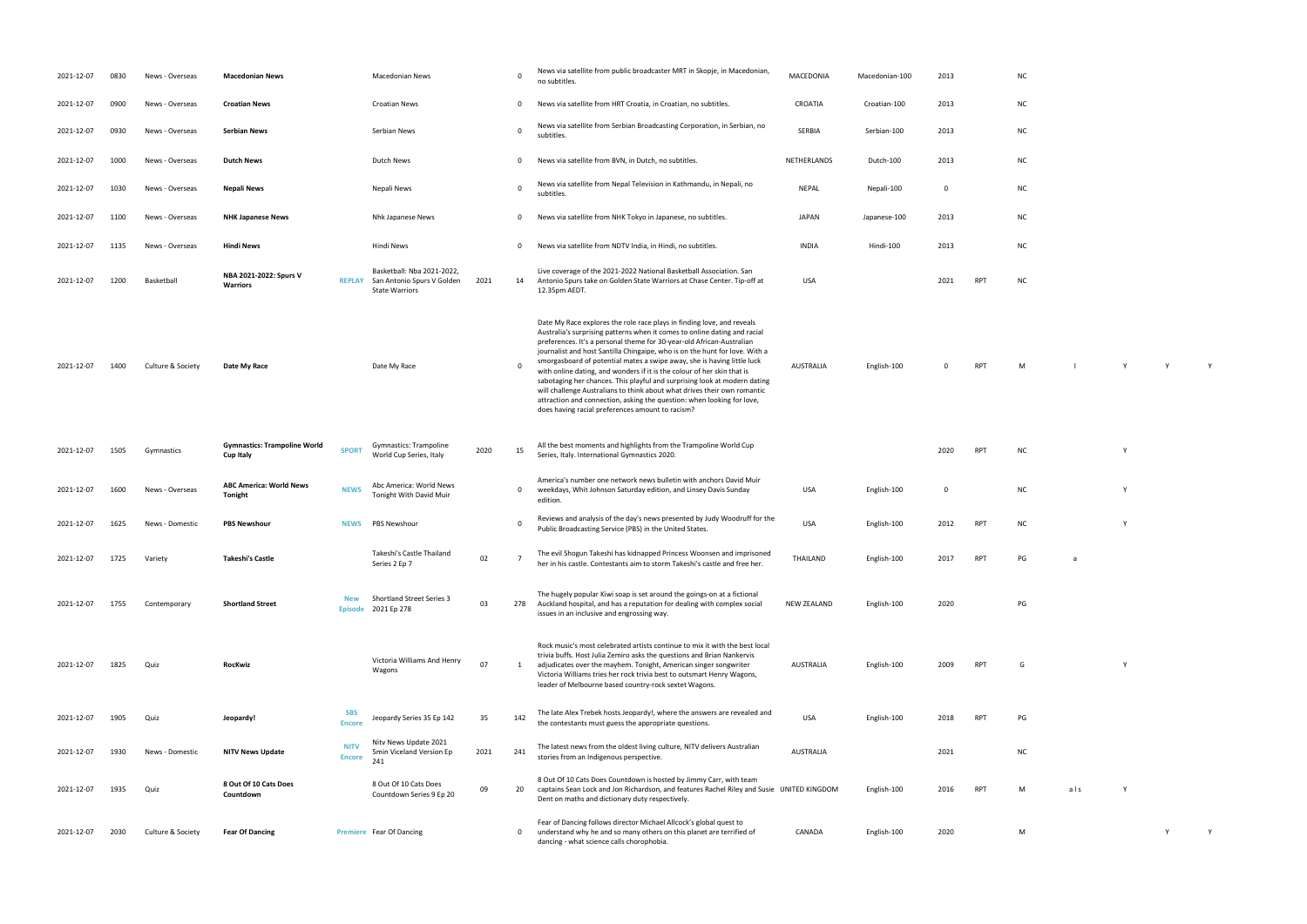| Y Y | M |  |  |  |
|-----|---|--|--|--|
|-----|---|--|--|--|

| M  | In s | Υ |   |
|----|------|---|---|
| MA | h v  | Υ | Υ |

| M  | h v | Υ |
|----|-----|---|
| PG | a   | Υ |

-100 2015 RPT MA as Y

| 2021-12-07 | 2130 | Culture & Society | <b>Stacey Dooley: Young And</b><br>Homeless | Stacey Dooley: Young And<br>Premiere<br>Homeless | 00 | $\mathbf 0$ | Part presented by Stacey Dooley, this feature is a sensitive observational<br>film following three teenagers as they navigate their way through the most UNITED KINGDOM<br>defining part of life without a home.                                                                                                                                                                                                                            |                  | English-100    | 2018        |            | M         |      |  |
|------------|------|-------------------|---------------------------------------------|--------------------------------------------------|----|-------------|---------------------------------------------------------------------------------------------------------------------------------------------------------------------------------------------------------------------------------------------------------------------------------------------------------------------------------------------------------------------------------------------------------------------------------------------|------------------|----------------|-------------|------------|-----------|------|--|
| 2021-12-07 | 2240 | Quiz              | Big Fat Quiz Of The Year 2020               | Big Fat Quiz Of The Year<br>2020                 |    | $\Omega$    | This is an end-of-year quiz show that attempts to recap the last year's news<br>stories. Six celebrity panellists compete to prove who was paying attention<br>for the past year, or at least who failed to pay attention in the funniest<br>way. Comedian Jimmy Carr plays host, judge, and favourite punching bag.<br>This year's guests are David Mitchell, Maya Jama, James Acaster, Stacey<br>Solomon, Joe Lycett, and Richard Ayoade. | UNITED KINGDOM   | English-100    | 2020        | <b>RPT</b> | M         | ln s |  |
| 2021-12-07 | 2425 | Thriller          | The X-Files                                 | Sixth Extinction, The                            | 07 | 1           | Scully attempts to decipher the strange symbols covering a submerged<br>spacecraft in hopes of finding a cure to Mulder's affliction.                                                                                                                                                                                                                                                                                                       | USA              | English-100    | 1999        | <b>RPT</b> | MA        | h v  |  |
| 2021-12-07 | 2515 | Thriller          | The X-Files                                 | Sixth Extinction: Amor Fati,<br>The              | 07 | 2           | Scully searches for Mulder after the Cigarette Smoking Man takes him from<br>a hospital for purposes unknown.                                                                                                                                                                                                                                                                                                                               | USA              | English-100    | 1999        | <b>RPT</b> | M         | h v  |  |
| 2021-12-07 | 2600 | Entertainment     | <b>Undressed</b>                            | Carina And Nikki, Ellaina And<br>Кc              | 01 | 6           | Nikki matches with Carina, and avid traveller Allaina matches with KC.                                                                                                                                                                                                                                                                                                                                                                      | AUSTRALIA        | English-100    | 2016        | <b>RPT</b> | PG        | a    |  |
| 2021-12-07 | 2630 | Comedy            | The Record: World's Largest<br>Family       | Record: The World's Largest<br>Family, The       |    | 0           | In a modest abode in Australian suburbia, the world's most fertile woman<br>and her simple, sensible husband watch television surrounded by their<br>sixty-nine children. They currently share the record for 'World's Largest<br>Family' with a Russian couple, but they're determined to be the sole<br>titleholders.                                                                                                                     | <b>AUSTRALIA</b> | English-100    | 2015        | <b>RPT</b> | MA        | a s  |  |
| 2021-12-07 | 2640 | News - Overseas   | <b>RT News In English From</b><br>Moscow    | Russia Today English News                        |    | $\mathbf 0$ | RT from Moscow delivers the latest news and current affairs from around<br>the world including special reports and entertainment news, in English.                                                                                                                                                                                                                                                                                          | <b>RUSSIA</b>    | English-100    | 0           |            | NC        |      |  |
| 2021-12-07 | 2700 | News - Overseas   | Thai News                                   | Thai News                                        |    | $\Omega$    | News via satellite from Thai Public Broadcasting Service, in Thai, no<br>subtitles.                                                                                                                                                                                                                                                                                                                                                         | THAILAND         | Thai-100       | $\Omega$    |            | NC        |      |  |
| 2021-12-07 | 2730 | News - Overseas   | <b>Bangla News</b>                          | Bangla News                                      |    | 0           | News via satellite from Channel i Bangladesh, in Bangla, no subtitles.                                                                                                                                                                                                                                                                                                                                                                      | BANGLADESH       | Bengali-100    | $\mathbf 0$ |            | NC        |      |  |
| 2021-12-07 | 2800 | News - Overseas   | Punjabi News                                | Punjabi News                                     |    | $\mathbf 0$ | News via satellite from India, in Punjabi, no subtitles.                                                                                                                                                                                                                                                                                                                                                                                    | <b>INDIA</b>     | Punjabi-100    | 0           |            | ΝC        |      |  |
| 2021-12-07 | 2830 | News - Overseas   | Sri Lankan Sinhalese News                   | Sri Lankan Sinhalese News                        |    | 0           | News from Sri Lanka Rupavahini Corporation Colombo Sri Lanka, in<br>Sinhalese, no subtitles.                                                                                                                                                                                                                                                                                                                                                | <b>SRI LANKA</b> | Sinhalese-100  | 0           |            | <b>NC</b> |      |  |
| 2021-12-08 | 0500 | News - Overseas   | <b>Korean News</b>                          | Korean News                                      |    | 0           | News via satellite from YTN Korea, in Korean, no subtitles.                                                                                                                                                                                                                                                                                                                                                                                 | SOUTH KOREA      | Korean-100     | 2013        |            | NC        |      |  |
| 2021-12-08 | 0530 | News - Overseas   | <b>Indonesian News</b>                      | Indonesian News                                  |    | 0           | News via satellite from TVRI Jakarta, in Indonesian, no subtitles.                                                                                                                                                                                                                                                                                                                                                                          | INDONESIA        | Indonesian-100 | 2013        |            | NC        |      |  |
| 2021-12-08 | 0610 | News - Overseas   | <b>Hong Kong News</b>                       | Hong Kong News                                   |    | 0           | News via satellite from TVB Hong Kong, in Cantonese, no subtitles.                                                                                                                                                                                                                                                                                                                                                                          | <b>HONG KONG</b> | Cantonese-100  | 2013        |            | NC        |      |  |
| 2021-12-08 | 0630 | News - Overseas   | <b>Deutsche Welle English News</b>          | Deutsche Welle English<br>News                   |    | $\Omega$    | News and analysis of the top international and European news and current<br>affairs from Berlin, in English.                                                                                                                                                                                                                                                                                                                                | <b>GERMANY</b>   | English-100    | 0           |            | <b>NC</b> |      |  |
| 2021-12-08 | 0700 | News - Overseas   | <b>Russian News</b>                         | <b>Russian News</b>                              |    | 0           | News via satellite from NTV Moscow, in Russian, no subtitles.                                                                                                                                                                                                                                                                                                                                                                               | <b>RUSSIA</b>    | Russian-100    | 2013        |            | <b>NC</b> |      |  |
| 2021-12-08 | 0730 | News - Overseas   | <b>Polish News</b>                          | Polish News                                      |    | $\mathbf 0$ | Wydarzenia from Polsat in Warsaw via satellite, in Polish, no subtitles.                                                                                                                                                                                                                                                                                                                                                                    | POLAND           | Polish-100     | 2013        |            | NC        |      |  |
| 2021-12-08 | 0800 | News - Overseas   | <b>Ukrainian News</b>                       | Ukrainian News                                   |    | $\mathbf 0$ | Ukrainian News from the National Television Company of Ukraine in Kyiv,<br>no subtitles.                                                                                                                                                                                                                                                                                                                                                    | <b>UKRAINE</b>   | Ukrainian-100  | 2014        |            | <b>NC</b> |      |  |
| 2021-12-08 | 0830 | News - Overseas   | <b>Macedonian News</b>                      | <b>Macedonian News</b>                           |    | $\Omega$    | News via satellite from public broadcaster MRT in Skopje, in Macedonian,<br>no subtitles.                                                                                                                                                                                                                                                                                                                                                   | MACEDONIA        | Macedonian-100 | 2013        |            | NC        |      |  |
| 2021-12-08 | 0900 | News - Overseas   | <b>Croatian News</b>                        | <b>Croatian News</b>                             |    | $\mathbf 0$ | News via satellite from HRT Croatia, in Croatian, no subtitles.                                                                                                                                                                                                                                                                                                                                                                             | CROATIA          | Croatian-100   | 2013        |            | <b>NC</b> |      |  |
| 2021-12-08 | 0930 | News - Overseas   | Serbian News                                | Serbian News                                     |    | 0           | News via satellite from Serbian Broadcasting Corporation, in Serbian, no<br>subtitles.                                                                                                                                                                                                                                                                                                                                                      | SERBIA           | Serbian-100    | 2013        |            | <b>NC</b> |      |  |
| 2021-12-08 | 1000 | News - Overseas   | <b>Dutch News</b>                           | Dutch News                                       |    | 0           | News via satellite from BVN, in Dutch, no subtitles.                                                                                                                                                                                                                                                                                                                                                                                        | NETHERLANDS      | Dutch-100      | 2013        |            | NC        |      |  |
| 2021-12-08 | 1030 | News - Overseas   | <b>F24 International &amp; Africa News</b>  | African News                                     |    | $\mathbf 0$ | African news in English from France 24.                                                                                                                                                                                                                                                                                                                                                                                                     | FRANCE           | English-100    | $\mathbf 0$ |            | NC        |      |  |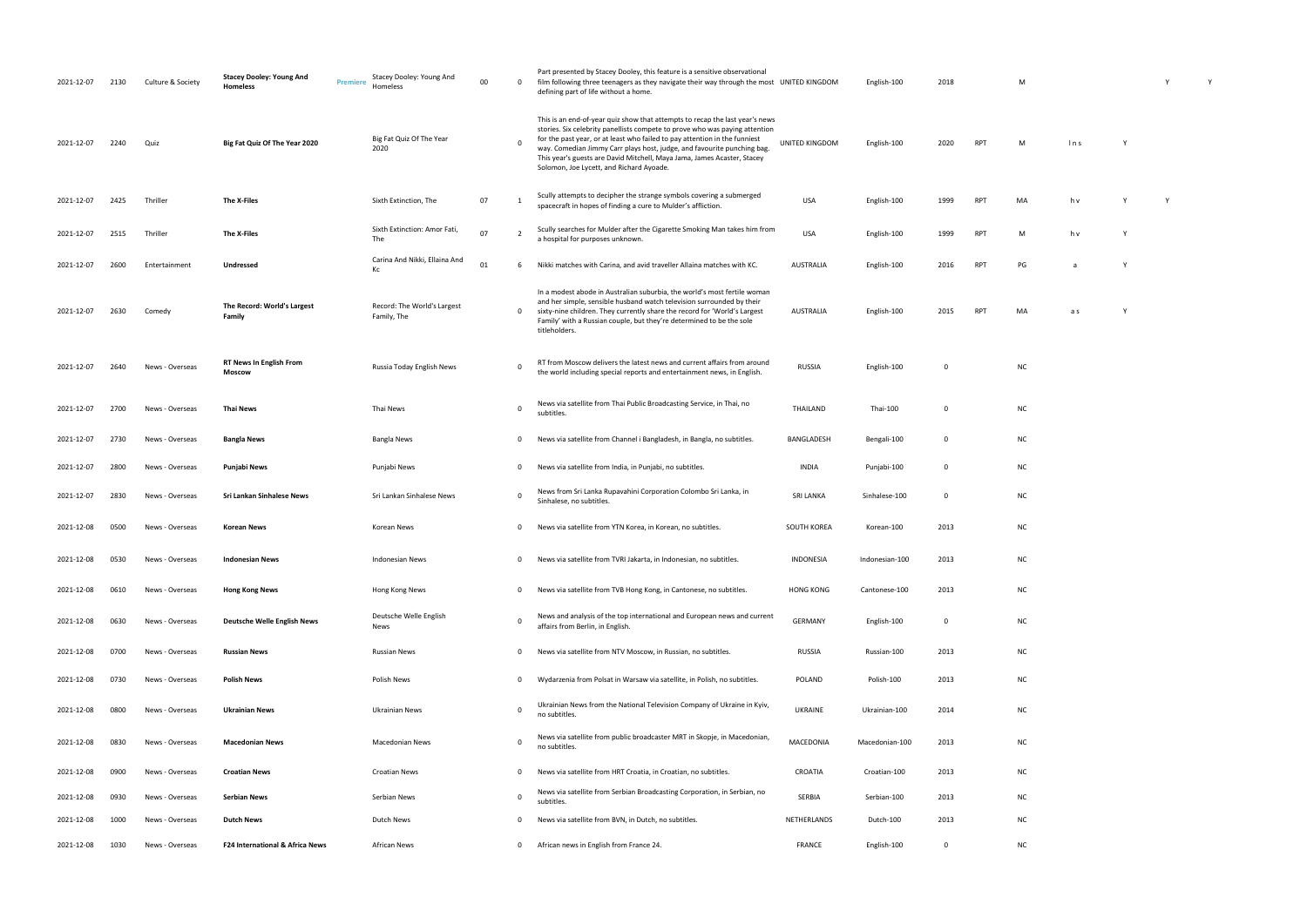| 2021-12-08 | 1100 | News - Overseas        | <b>NHK Japanese News</b>                  |                              | Nhk Japanese News                                        |      | - 0                     | News via satellite from NHK Tokyo in Japanese, no subtitles.                                                                                                                                                                                                                                                                                                                                                                                                                                                                                                                                                                                                                                                                                                                                              | <b>JAPAN</b>       | Japanese-100 | 2013        |            | <b>NC</b> |      |  |
|------------|------|------------------------|-------------------------------------------|------------------------------|----------------------------------------------------------|------|-------------------------|-----------------------------------------------------------------------------------------------------------------------------------------------------------------------------------------------------------------------------------------------------------------------------------------------------------------------------------------------------------------------------------------------------------------------------------------------------------------------------------------------------------------------------------------------------------------------------------------------------------------------------------------------------------------------------------------------------------------------------------------------------------------------------------------------------------|--------------------|--------------|-------------|------------|-----------|------|--|
| 2021-12-08 | 1135 | News - Overseas        | <b>Hindi News</b>                         |                              | Hindi News                                               |      | $\mathbf 0$             | News via satellite from NDTV India, in Hindi, no subtitles.                                                                                                                                                                                                                                                                                                                                                                                                                                                                                                                                                                                                                                                                                                                                               | <b>INDIA</b>       | Hindi-100    | 2013        |            | <b>NC</b> |      |  |
| 2021-12-08 | 1200 | Culture & Society      | Hustle                                    |                              | <b>Printer Problems</b>                                  | 01   | $\overline{7}$          | John Henry tries to help the founders of 3D Brooklyn rethink their business<br>model if they want to be more successful.                                                                                                                                                                                                                                                                                                                                                                                                                                                                                                                                                                                                                                                                                  | <b>USA</b>         | English-100  | 2018        | <b>RPT</b> | M         |      |  |
| 2021-12-08 | 1255 | Culture & Society      | North To South: The Full Journey          |                              | North To South Series 1 Ep 1                             | 01   | 1                       | A spectacular overland route from Auckland on New Zealand's north<br>island, down to the south by way of multiple forms of transport including<br>railways, sailing and driving. The city gives way to rolling pastures, volcanic<br>extremes, tranquil waterways, the rough Otago high country and grandeur<br>of the Southern Alps and Milford Sound.                                                                                                                                                                                                                                                                                                                                                                                                                                                   | <b>NEW ZEALAND</b> | English-100  | 2018        | <b>RPT</b> | G         |      |  |
| 2021-12-08 | 1600 | News - Overseas        | <b>ABC America: World News</b><br>Tonight | <b>NEWS</b>                  | Abc America: World News<br>Tonight With David Muir       |      | $\mathbf 0$             | America's number one network news bulletin with anchors David Muir<br>weekdays, Whit Johnson Saturday edition, and Linsey Davis Sunday<br>edition.                                                                                                                                                                                                                                                                                                                                                                                                                                                                                                                                                                                                                                                        | USA                | English-100  | $\mathbf 0$ |            | <b>NC</b> |      |  |
| 2021-12-08 | 1625 | News - Domestic        | <b>PBS Newshour</b>                       | <b>NEWS</b>                  | PBS Newshour                                             |      | $\Omega$                | Reviews and analysis of the day's news presented by Judy Woodruff for the<br>Public Broadcasting Service (PBS) in the United States.                                                                                                                                                                                                                                                                                                                                                                                                                                                                                                                                                                                                                                                                      | <b>USA</b>         | English-100  | 2012        | <b>RPT</b> | <b>NC</b> |      |  |
| 2021-12-08 | 1725 | Variety                | Takeshi's Castle                          |                              | Takeshi's Castle Thailand<br>Series 2 Ep 8               | 02   | 8                       | The evil Shogun Takeshi has kidnapped Princess Woonsen and imprisoned<br>her in his castle. Contestants aim to storm Takeshi's castle and free her.                                                                                                                                                                                                                                                                                                                                                                                                                                                                                                                                                                                                                                                       | THAILAND           | English-100  | 2017        | <b>RPT</b> | PG        |      |  |
| 2021-12-08 | 1755 | Contemporary           | <b>Shortland Street</b>                   | <b>New</b><br><b>Episode</b> | <b>Shortland Street Series 3</b><br>2021 Ep 279          | 03   | 279                     | The hugely popular Kiwi soap is set around the goings-on at a fictional<br>Auckland hospital, and has a reputation for dealing with complex social<br>issues in an inclusive and engrossing way.                                                                                                                                                                                                                                                                                                                                                                                                                                                                                                                                                                                                          | <b>NEW ZEALAND</b> | English-100  | 2020        |            | PG        |      |  |
| 2021-12-08 | 1825 | Quiz                   | <b>RocKwiz</b>                            |                              | Holiday Sidewinder And<br>Andrew Stockdale               | 07   | $\overline{2}$          | Rock music's famous faces continue to mix it with the best local trivia<br>buffs. Host Julia Zemiro asks the questions and Brian Nankervis adjudicates<br>over the mayhem. Tonight, Bridezilla's fabulous lead singer Holiday<br>Sidewinder tries her rock trivia best to outsmart Wolfmother singer and<br>guitarist, Andrew Stockdale.                                                                                                                                                                                                                                                                                                                                                                                                                                                                  | <b>AUSTRALIA</b>   | English-100  | 2009        | <b>RPT</b> | PG        |      |  |
| 2021-12-08 | 1905 | Quiz                   | Jeopardy!                                 | <b>SBS</b><br>Encore         | Jeopardy Series 35 Ep 143                                | 35   | 143                     | The late Alex Trebek hosts Jeopardy!, where the answers are revealed and<br>the contestants must guess the appropriate questions.                                                                                                                                                                                                                                                                                                                                                                                                                                                                                                                                                                                                                                                                         | <b>USA</b>         | English-100  | 2018        | <b>RPT</b> | PG        |      |  |
| 2021-12-08 | 1930 | News - Domestic        | <b>NITV News Update</b>                   | <b>NITV</b><br><b>Encore</b> | Nity News Update 2021<br>5min Viceland Version Ep<br>242 | 2021 | 242                     | The latest news from the oldest living culture, NITV delivers Australian<br>stories from an Indigenous perspective.                                                                                                                                                                                                                                                                                                                                                                                                                                                                                                                                                                                                                                                                                       | <b>AUSTRALIA</b>   |              | 2021        |            | <b>NC</b> |      |  |
| 2021-12-08 | 1935 | Quiz                   | 8 Out Of 10 Cats Does<br>Countdown        |                              | 8 Out Of 10 Cats Does<br>Countdown Series 9 Ep 21        | 09   | 21                      | 8 Out Of 10 Cats Does Countdown is hosted by Jimmy Carr, with team<br>captains Sean Lock and Jon Richardson, and features Rachel Riley and Susie UNITED KINGDOM<br>Dent on maths and dictionary duty respectively.                                                                                                                                                                                                                                                                                                                                                                                                                                                                                                                                                                                        |                    | English-100  | 2016        | <b>RPT</b> | M         | als  |  |
| 2021-12-08 | 2030 | <b>Science Fiction</b> | <b>Donnie Darko</b>                       | <b>MOVIE</b>                 |                                                          |      | 0                       | Donnie Darko received a total of eleven awards and eight nominations,<br>including the 2002 Academy of Science Fiction, Fantasy and Horror Film's<br>Special Award. During the presidential election of 1988, a teenage boy<br>named Donnie Darko sleepwalks out of his house one night, and sees a<br>giant, demonic-looking rabbit named Frank, who tells him the world will<br>end in 28 days, six hours, 42 minutes, and 12 seconds. He returns home the<br>next morning to find that a jet engine has crashed through his bedroom. As<br>he tries to figure out why he survived, and tries to deal with people in his<br>town, Frank continues to turn up in Donnie's mind, causing him to commit<br>acts of vandalism. Directed by Richard Kelly, and stars, Jake Gyllenhaal and<br>Patrick Swayze. | USA                | English-100  | 2012        | RPT        | M         | als  |  |
| 2021-12-08 | 2235 | Comedy                 | A Good Old Fashioned Orgy                 | <b>MOVIE</b>                 |                                                          |      | $\mathbf{0}$            | Jason Sudeikis is Eric, a thirty-something party animal famous among his<br>close circle of friends for his lavish summer theme parties at his father's<br>swanky Hamptons pad. But when members of the crew start settling down,<br>and Eric's dad announces plans to sell the beach house, Eric decides it's<br>time for one last bash to go out with a proverbial bang - a good old-<br>fashioned orgy. The only obstacles to overcome are actually convincing<br>each of his reluctant friends to join in on the festivities, and an<br>inconveniently blossoming romance with the real estate agent threatening<br>to sell the house out from under him before the main event can even take<br>place.                                                                                                | <b>USA</b>         | English-100  | 2011        | <b>RPT</b> | MA        | ln s |  |
| 2021-12-08 | 2420 | Thriller               | The X-Files                               |                              | Hungry                                                   | 07   | $\overline{\mathbf{3}}$ | The agents attempt to link a grisly murder to a fast food restaurant<br>employee with a most unusual eating disorder.                                                                                                                                                                                                                                                                                                                                                                                                                                                                                                                                                                                                                                                                                     | <b>USA</b>         | English-100  | 1999        | <b>RPT</b> | MA        | h v  |  |
| 2021-12-08 | 2510 | Thriller               | The X-Files                               |                              | Millennium                                               | 07   | $\overline{a}$          | As the year 2000 approaches, the agents seek out ex-Millennium Group<br>member Frank Black when some of his former associates turn into the<br>walking dead.                                                                                                                                                                                                                                                                                                                                                                                                                                                                                                                                                                                                                                              | USA                | English-100  | 1999        | <b>RPT</b> | MA        | h v  |  |

- 
- model if they want to be more successful to be more successful. USA English-100 2018 RPT M l V V V V V V V V V
	-
	-
	- NC Y
		-
		-
		-
- AUSTRALIA English-100 2009 RPT PG Y
	-
	-
	-
- 2016 RPT M als Y
	-
- 2012 RPT M a ls Y Y Y Y
	-
	-
- 2011 RPT MA lns
	-
	-
	- USA English-100 1999 RPT MA h v Y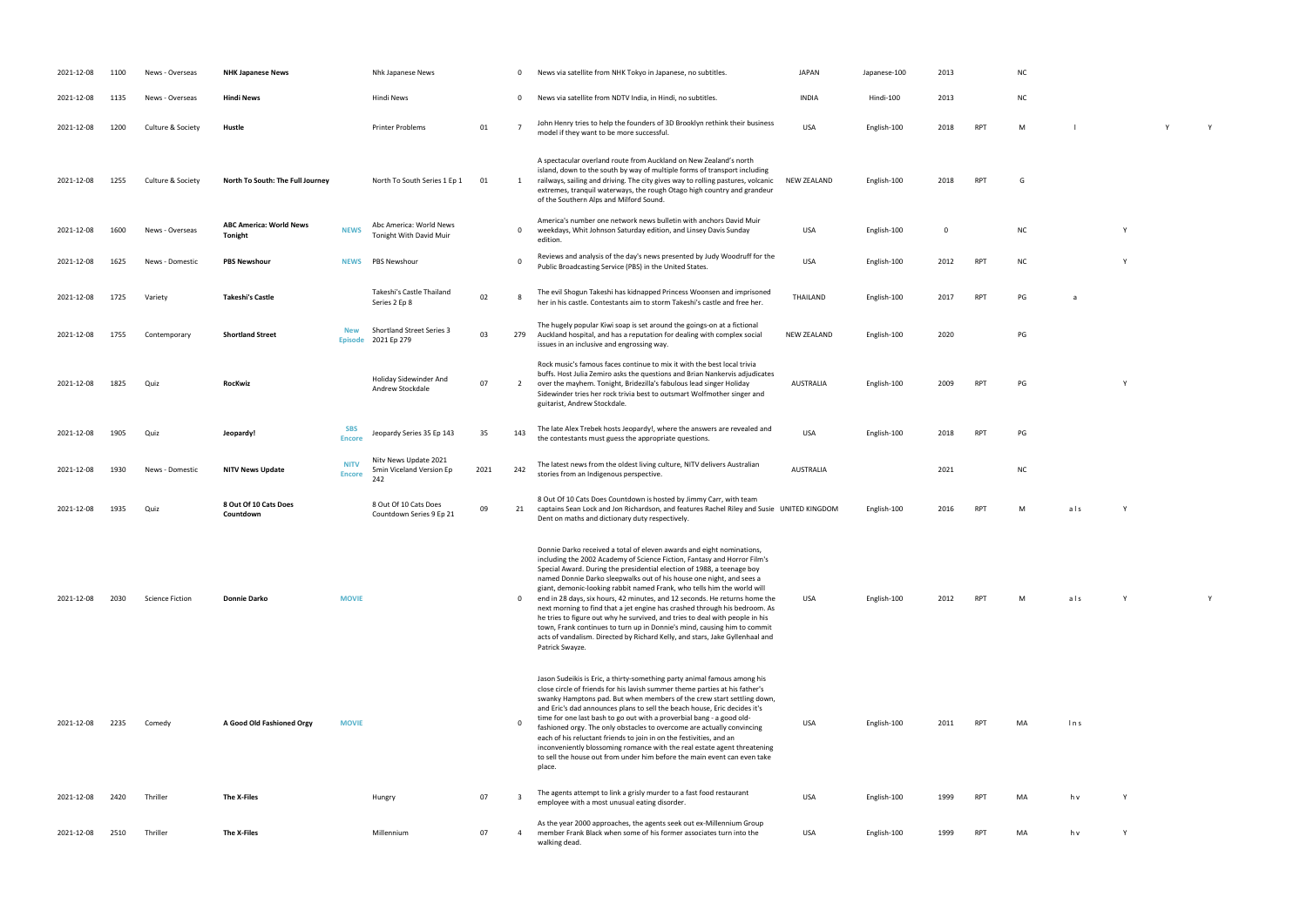| 2021-12-08 | 2600 | Thriller          | The X-Files                                    | Rush                           | 07 | - 5                     | The agents encounter a group of teenagers who somehow move faster<br>than the eye can see.                                                                                                                                                                                                                                                              | <b>USA</b>         | English-100    | 1999 | RP1        | MA        | h v |
|------------|------|-------------------|------------------------------------------------|--------------------------------|----|-------------------------|---------------------------------------------------------------------------------------------------------------------------------------------------------------------------------------------------------------------------------------------------------------------------------------------------------------------------------------------------------|--------------------|----------------|------|------------|-----------|-----|
| 2021-12-08 | 2650 | News - Overseas   | <b>France 24 News In English From</b><br>Paris | France 24 English News         |    | 0                       | International news and current affairs television from Paris, offering a<br>French perspective on world events, in English.                                                                                                                                                                                                                             | <b>FRANCE</b>      | English-100    | 0    |            | <b>NC</b> |     |
| 2021-12-08 | 2700 | News - Overseas   | Thai News                                      | Thai News                      |    | 0                       | News via satellite from Thai Public Broadcasting Service, in Thai, no<br>subtitles.                                                                                                                                                                                                                                                                     | THAILAND           | Thai-100       | 0    |            | <b>NC</b> |     |
| 2021-12-08 | 2730 | News - Overseas   | <b>Bangla News</b>                             | Bangla News                    |    | 0                       | News via satellite from Channel i Bangladesh, in Bangla, no subtitles.                                                                                                                                                                                                                                                                                  | BANGLADESH         | Bengali-100    | 0    |            | <b>NC</b> |     |
| 2021-12-08 | 2800 | News - Overseas   | Punjabi News                                   | Punjabi News                   |    | 0                       | News via satellite from India, in Punjabi, no subtitles.                                                                                                                                                                                                                                                                                                | <b>INDIA</b>       | Punjabi-100    | 0    |            | <b>NC</b> |     |
| 2021-12-08 | 2830 | News - Overseas   | Sri Lankan Sinhalese News                      | Sri Lankan Sinhalese News      |    | 0                       | News from Sri Lanka Rupavahini Corporation Colombo Sri Lanka, in<br>Sinhalese, no subtitles.                                                                                                                                                                                                                                                            | <b>SRI LANKA</b>   | Sinhalese-100  | 0    |            | <b>NC</b> |     |
| 2021-12-09 | 0500 | News - Overseas   | Korean News                                    | Korean News                    |    | 0                       | News via satellite from YTN Korea, in Korean, no subtitles.                                                                                                                                                                                                                                                                                             | SOUTH KOREA        | Korean-100     | 2013 |            | <b>NC</b> |     |
| 2021-12-09 | 0530 | News - Overseas   | <b>Indonesian News</b>                         | Indonesian News                |    | $\mathbf 0$             | News via satellite from TVRI Jakarta, in Indonesian, no subtitles.                                                                                                                                                                                                                                                                                      | INDONESIA          | Indonesian-100 | 2013 |            | <b>NC</b> |     |
| 2021-12-09 | 0610 | News - Overseas   | <b>Hong Kong News</b>                          | Hong Kong News                 |    | 0                       | News via satellite from TVB Hong Kong, in Cantonese, no subtitles.                                                                                                                                                                                                                                                                                      | <b>HONG KONG</b>   | Cantonese-100  | 2013 |            | <b>NC</b> |     |
| 2021-12-09 | 0630 | News - Overseas   | <b>Deutsche Welle English News</b>             | Deutsche Welle English<br>News |    | $\Omega$                | News and analysis of the top international and European news and current<br>affairs from Berlin, in English.                                                                                                                                                                                                                                            | <b>GERMANY</b>     | English-100    | 0    |            | <b>NC</b> |     |
| 2021-12-09 | 0700 | News - Overseas   | <b>Russian News</b>                            | Russian News                   |    | 0                       | News via satellite from NTV Moscow, in Russian, no subtitles.                                                                                                                                                                                                                                                                                           | <b>RUSSIA</b>      | Russian-100    | 2013 |            | <b>NC</b> |     |
| 2021-12-09 | 0730 | News - Overseas   | Polish News                                    | Polish News                    |    | 0                       | Wydarzenia from Polsat in Warsaw via satellite, in Polish, no subtitles.                                                                                                                                                                                                                                                                                | POLAND             | Polish-100     | 2013 |            | <b>NC</b> |     |
| 2021-12-09 | 0800 | News - Overseas   | <b>Maltese News</b>                            | <b>Maltese News</b>            |    | 0                       | News from Public Broadcasting Services Limited, Malta, in Maltese, no<br>subtitles.                                                                                                                                                                                                                                                                     | <b>MALTA</b>       | Maltese-100    | 2013 |            | <b>NC</b> |     |
| 2021-12-09 | 0830 | News - Overseas   | <b>Macedonian News</b>                         | <b>Macedonian News</b>         |    | - 0                     | News via satellite from public broadcaster MRT in Skopje, in Macedonian,<br>no subtitles.                                                                                                                                                                                                                                                               | MACEDONIA          | Macedonian-100 | 2013 |            | <b>NC</b> |     |
| 2021-12-09 | 0900 | News - Overseas   | <b>Croatian News</b>                           | <b>Croatian News</b>           |    | 0                       | News via satellite from HRT Croatia, in Croatian, no subtitles.                                                                                                                                                                                                                                                                                         | CROATIA            | Croatian-100   | 2013 |            | <b>NC</b> |     |
| 2021-12-09 | 0930 | News - Overseas   | Serbian News                                   | Serbian News                   |    | $\Omega$                | News via satellite from Serbian Broadcasting Corporation, in Serbian, no<br>subtitles.                                                                                                                                                                                                                                                                  | SERBIA             | Serbian-100    | 2013 |            | <b>NC</b> |     |
| 2021-12-09 | 1000 | News - Overseas   | Dutch News                                     | <b>Dutch News</b>              |    | 0                       | News via satellite from BVN, in Dutch, no subtitles.                                                                                                                                                                                                                                                                                                    | NETHERLANDS        | Dutch-100      | 2013 |            | <b>NC</b> |     |
| 2021-12-09 | 1030 | News - Overseas   | <b>Somali News</b>                             | Somali News                    |    | $\Omega$                | News via satellite from Universal TV as broadcast in Somalia (Mogadishu),<br>in Somali, no subtitles.                                                                                                                                                                                                                                                   | SOMALIA            | Somali-100     | 0    |            | <b>NC</b> |     |
| 2021-12-09 | 1100 | News - Overseas   | <b>NHK Japanese News</b>                       | Nhk Japanese News              |    | 0                       | News via satellite from NHK Tokyo in Japanese, no subtitles.                                                                                                                                                                                                                                                                                            | <b>JAPAN</b>       | Japanese-100   | 2013 |            | <b>NC</b> |     |
| 2021-12-09 | 1135 | News - Overseas   | <b>Hindi News</b>                              | Hindi News                     |    | 0                       | News via satellite from NDTV India, in Hindi, no subtitles.                                                                                                                                                                                                                                                                                             | <b>INDIA</b>       | Hindi-100      | 2013 |            | <b>NC</b> |     |
| 2021-12-09 | 1200 | Period            | <b>Project Blue Book</b>                       | Area 51                        | 02 | $\overline{\mathbf{3}}$ | When a soldier is seemingly abducted by a flying saucer at a military base<br>in the remote Nevada desert, Hynek and Quinn take up the case. But they<br>will soon learn that there are many reasons for the dangerous Area 51 to<br>want to keep its secrets.                                                                                          | USA                | English-100    | 2019 | <b>RPT</b> | M         | al  |
| 2021-12-09 | 1250 | Period            | <b>Project Blue Book</b>                       | Hopkinsville                   | 02 | $\overline{4}$          | When alleged alien beings invade a home in rural Kentucky, Hynek and<br>Quinn are brought in on the CIA's top-secret program, MK Ultra, which<br>believes the attack may be the start of a much larger invasion.                                                                                                                                        | USA                | English-100    | 2019 | <b>RPT</b> | M         | alv |
| 2021-12-09 | 1340 | Culture & Society | North To South: The Full Journey               | North To South Series 1 Ep 2   | 01 | $\overline{2}$          | A spectacular overland route from Auckland on New Zealand's north<br>island, down to the south by way of multiple forms of transport including<br>railways, sailing and driving. The city gives way to rolling pastures, volcanic<br>extremes, tranquil waterways, the rough Otago high country and grandeur<br>of the Southern Alps and Milford Sound. | <b>NEW ZEALAND</b> | English-100    | 2018 | <b>RPT</b> | G         |     |

| MA   | $\boldsymbol{\mathsf{h}}$ v | $\mathsf Y$  |
|------|-----------------------------|--------------|
|      |                             |              |
| NC   |                             |              |
| NC   |                             |              |
| NC   |                             |              |
| NC   |                             |              |
| NC   |                             |              |
| NC   |                             |              |
| NC   |                             |              |
| NC   |                             |              |
| NC   |                             |              |
| NC   |                             |              |
| $NC$ |                             |              |
| NC   |                             |              |
| NC   |                             |              |
| NC   |                             |              |
| NC   |                             |              |
| NC   |                             |              |
| NC   |                             |              |
| NC   |                             |              |
| NC   |                             |              |
| M    | a <sub>l</sub>              | $\mathsf{Y}$ |
| M    | $al$ v                      | Y            |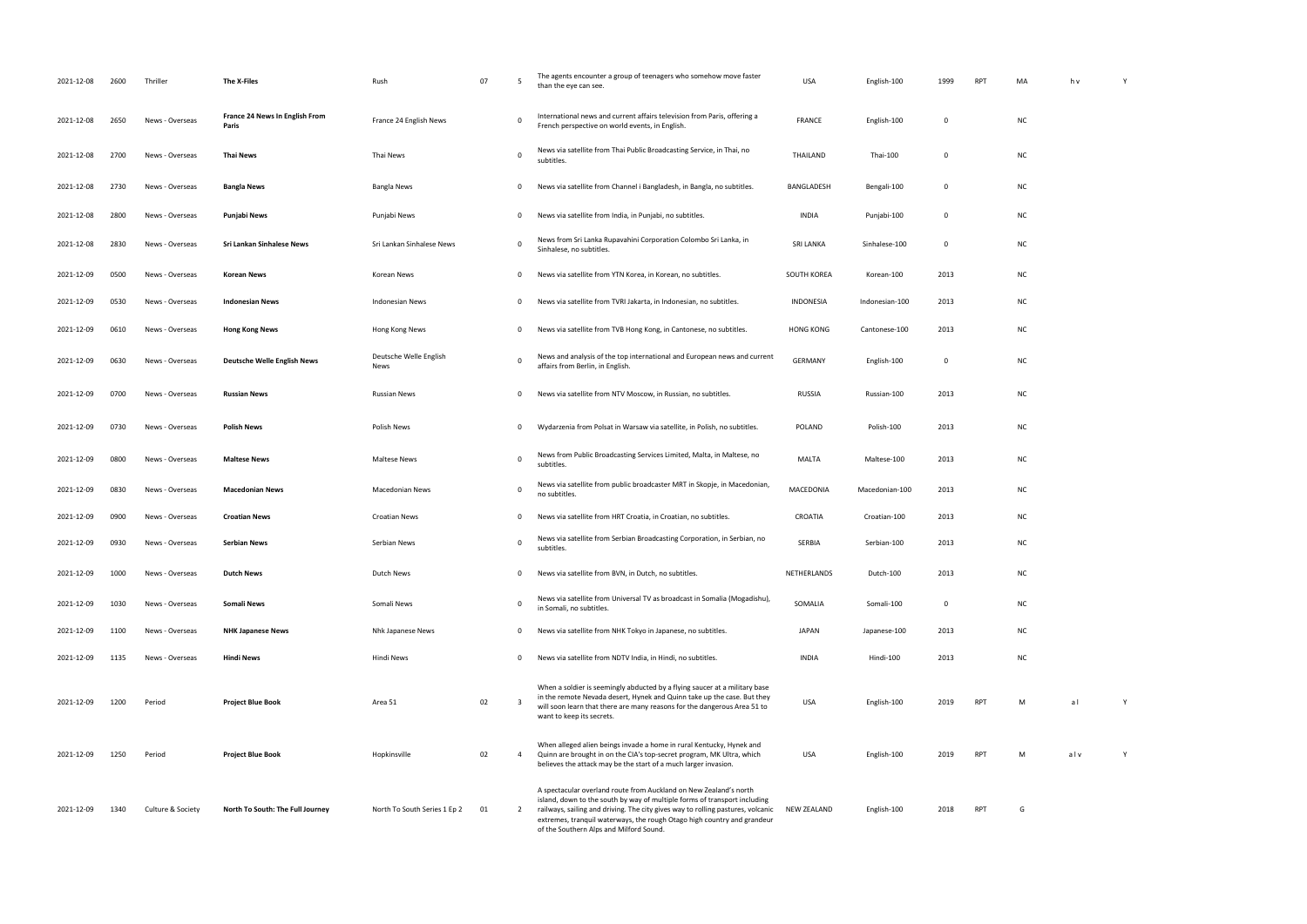| 2021-12-09 | 1600 | News - Overseas   | <b>ABC America: World News</b><br>Tonight | <b>NEWS</b>                  | Abc America: World News<br>Tonight With David Muir       |      | 0   | America's number one network news bulletin with anchors David Muir<br>weekdays, Whit Johnson Saturday edition, and Linsey Davis Sunday<br>edition.                                                                                                                                                                                                                                                        | <b>USA</b>            | English-100                         | 0           |            | N0 |
|------------|------|-------------------|-------------------------------------------|------------------------------|----------------------------------------------------------|------|-----|-----------------------------------------------------------------------------------------------------------------------------------------------------------------------------------------------------------------------------------------------------------------------------------------------------------------------------------------------------------------------------------------------------------|-----------------------|-------------------------------------|-------------|------------|----|
| 2021-12-09 | 1625 | News - Domestic   | <b>PBS Newshour</b>                       | <b>NEWS</b>                  | PBS Newshour                                             |      | 0   | Reviews and analysis of the day's news presented by Judy Woodruff for the<br>Public Broadcasting Service (PBS) in the United States.                                                                                                                                                                                                                                                                      | <b>USA</b>            | English-100                         | 2012        | <b>RPT</b> | N  |
| 2021-12-09 | 1725 | Variety           | <b>Takeshi's Castle</b>                   |                              | Takeshi's Castle Thailand<br>Series 2 Ep 9               | 02   | 9   | The evil Shogun Takeshi has kidnapped Princess Woonsen and imprisoned<br>her in his castle. Contestants aim to storm Takeshi's castle and free her.                                                                                                                                                                                                                                                       | THAILAND              | English-100                         | 2017        | <b>RPT</b> | PG |
| 2021-12-09 | 1755 | Contemporary      | <b>Shortland Street</b>                   | <b>New</b><br><b>Episode</b> | <b>Shortland Street Series 3</b><br>2021 Ep 280          | 03   | 280 | The hugely popular Kiwi soap is set around the goings-on at a fictional<br>Auckland hospital, and has a reputation for dealing with complex social<br>issues in an inclusive and engrossing way.                                                                                                                                                                                                          | <b>NEW ZEALAND</b>    | English-100                         | 2020        |            | PG |
| 2021-12-09 | 1825 | Quiz              | RocKwiz                                   |                              | Jenny Morris And Don<br>McGlashan                        | 07   | 3   | Rock music's most famous faces continue to mix it with the best local trivia<br>buffs. Host Julia Zemiro asks the questions and Brian Nankervis adjudicates<br>over the mayhem. Tonight, musician songwriter Don McGlashan joins<br>fellow Kiwi Jenny Morris in the Gershwin Room. It seems only natural that<br>they bring the curtain down with a Crowded House number.                                 | AUSTRALIA             | English-100                         | 2009        | <b>RPT</b> | G  |
| 2021-12-09 | 1905 | Quiz              | Jeopardy!                                 | <b>SBS</b><br><b>Encore</b>  | Jeopardy Series 35 Ep 144                                | 35   | 144 | The late Alex Trebek hosts Jeopardy!, where the answers are revealed and<br>the contestants must guess the appropriate questions.                                                                                                                                                                                                                                                                         | <b>USA</b>            | English-100                         | 2018        | <b>RPT</b> | PG |
| 2021-12-09 | 1930 | News - Domestic   | <b>NITV News Update</b>                   | <b>NITV</b><br><b>Encore</b> | Nity News Update 2021<br>5min Viceland Version Ep<br>243 | 2021 | 243 | The latest news from the oldest living culture, NITV delivers Australian<br>stories from an Indigenous perspective.                                                                                                                                                                                                                                                                                       | <b>AUSTRALIA</b>      |                                     | 2021        |            | N  |
| 2021-12-09 | 1935 | Quiz              | 8 Out Of 10 Cats Does<br>Countdown        |                              | 8 Out Of 10 Cats Does<br>Countdown Series 9 Ep 22        | 09   | 22  | 8 Out Of 10 Cats Does Countdown is hosted by Jimmy Carr, with team<br>captains Sean Lock and Jon Richardson, and features Rachel Riley and Susie UNITED KINGDOM<br>Dent on maths and dictionary duty respectively.                                                                                                                                                                                        |                       | English-100                         | 2016        | <b>RPT</b> | M  |
| 2021-12-09 | 2030 | History           | The Curse Of Oak Island                   | <b>New</b><br><b>Episode</b> | Lucky Thirteen, The                                      | 07   | 14  | The Fellowship of the Dig discovers what could be the infamous flood<br>tunnel system beneath Smith's Cove while unearthing an object that could<br>link Oak Island to the American Revolution.                                                                                                                                                                                                           | USA                   | English-100                         | 2020        |            | M  |
| 2021-12-09 | 2120 | History           | The Curse Of Oak Island                   | <b>New</b><br><b>Episode</b> | <b>Tunnel Visions</b>                                    | 07   | 15  | New drilling operations near the cave-in pit and the hunt for Shaft 9 lead<br>the Oak Island team to believe they are closer than ever to discovering the<br>original location of the infamous Money Pit.                                                                                                                                                                                                 | USA                   | English-100                         | 2020        |            | M  |
| 2021-12-09 | 2210 | Culture & Society | <b>The Source</b>                         | <b>Episode</b>               | Shockwave                                                | 01   | 5   | A near-nuclear explosion in Beirut almost destroyed the city's oldest<br>hospital. Its doctors and nurses relive their heroic struggle to save lives<br>that day.                                                                                                                                                                                                                                         | USA                   | English-51; French-25;<br>Arabic-24 | 2021        |            | M  |
| 2021-12-09 | 2300 | Period            | <b>Vikings</b>                            |                              | Ghosts, Gods And Running<br>Dogs                         | 06   | 3   | Lagertha is forced to take action. In Kiev, although Oleg continues to be<br>friendly, Ivar is aware of the threat Oleg poses to the vulnerable young heir<br>to the throne. Meanwhile, Bjorn has answered the call and come to the aid<br>of an old enemy.                                                                                                                                               | <b>USA</b>            | English-100                         | 2019        | <b>RPT</b> | M  |
| 2021-12-09 | 2350 | News - Overseas   | <b>Vice News Tonight</b>                  | <b>NEWS</b>                  | Vice News Tonight 2021 Ep<br>160                         | 01   | 160 | VICE News Tonight cuts through the spin, disinformation, and punditry to<br>bring you in-depth coverage of the day's top stories, and fearless on-the-<br>ground reporting on the people, places, and voices you won't see<br>anywhere else.                                                                                                                                                              | <b>USA</b>            |                                     | 2021        |            | N  |
| 2021-12-09 | 2445 | Culture & Society | Me And My                                 |                              | <b>Mental Illness</b>                                    | 01   | 5   | Me and My Mental Illness features the unflinching stories of seven people<br>battling Depression, Bi-Polar Disorder, Post-Traumatic Stress, Emotionally<br>Unstable Personality Disorder, and Hearing Voices. Janet lives in the chaos<br>of vertiginous highs and debilitating lows - a feature of her Emotionally<br>Unstable Personality Disorder - which has cost her the custody of her<br>children. | <b>UNITED KINGDOM</b> | English-100                         | 2017        | <b>RPT</b> | M  |
| 2021-12-09 | 2535 | Thriller          | The X-Files                               |                              | Goldberg Variation, The                                  | 07   | 6   | The agents encounter a man who may just be the luckiest person in the<br>world.                                                                                                                                                                                                                                                                                                                           | USA                   | English-100                         | 1999        | <b>RPT</b> | M  |
| 2021-12-09 | 2625 | Drama             | <b>Miracle Fish</b>                       | <b>SHORT</b>                 | Miracle Fish                                             | 00   | 0   | 8 year old Joe has a Birthday he will never forget. After friends bully him,<br>he sneaks off to the sick bay, wishing everyone in the world would go<br>away. He wakes up to find his dream may have become a reality.                                                                                                                                                                                   | <b>AUSTRALIA</b>      | English-100                         | 2009        | <b>RPT</b> | MA |
| 2021-12-09 | 2645 | News - Overseas   | <b>Deutsche Welle English News</b>        |                              | Deutsche Welle English<br>News                           |      | 0   | News and analysis of the top international and European news and current<br>affairs from Berlin, in English.                                                                                                                                                                                                                                                                                              | <b>GERMANY</b>        | English-100                         | 0           |            | N  |
| 2021-12-09 | 2700 | News - Overseas   | <b>Thai News</b>                          |                              | Thai News                                                |      | 0   | News via satellite from Thai Public Broadcasting Service, in Thai, no<br>subtitles.                                                                                                                                                                                                                                                                                                                       | THAILAND              | Thai-100                            | $\mathbf 0$ |            | N0 |

- NC Y
- PUBLIC BROADCASTING STATES. USA ENGLISH-100 2012 RPT NC Y
- her in his castle. Contestants and free her. The storm Takeshi and free her. The storm Takeshi and free her. T<br>That is castle and free her. The storm Takeshi and free her. The storm Takeshi and for the storm Takeshi and f
- $PG$
- RPT G Y
	-
	-
- $nc$
- RPT M als Y
- USA English-100 2020 M a l Y
	- USA English-100 2020 M a l Y
- Arabic-24 <sup>2021</sup> <sup>M</sup>
	-
- RPT M a v Y Y
- NC
	-
- RPT M al
- world. USA English-100 N<br>100 1999 M
- PT MA v Y Y
	-
	-
- 
- 
- 
- 
- 
- 
- 
- 
- 
- 
- 
- 
- 
- 
- 
-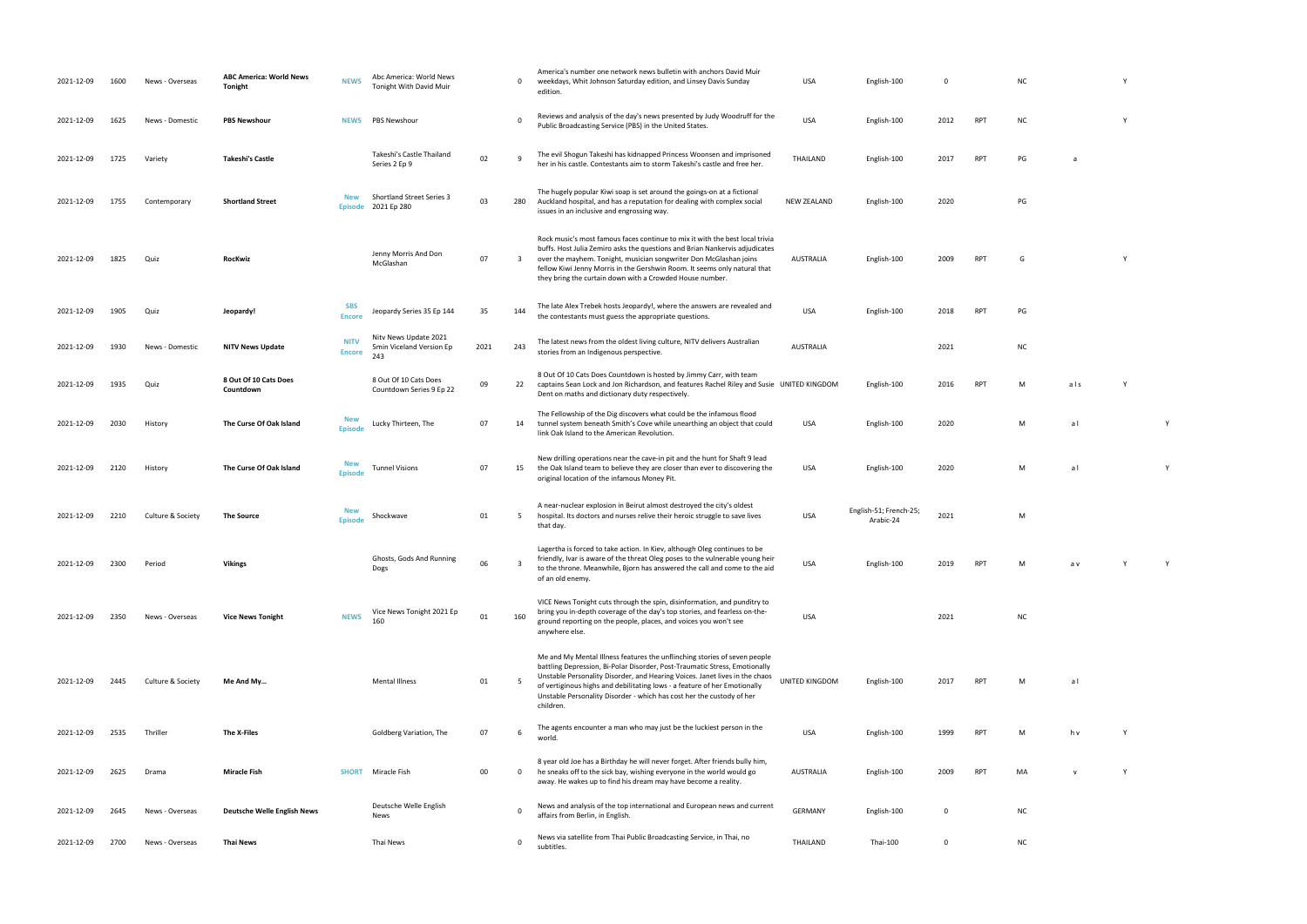|               | $\pmb{0}$   |            | NC            |             |   |             |  |
|---------------|-------------|------------|---------------|-------------|---|-------------|--|
|               | $\mathbf 0$ |            | ${\sf NC}$    |             |   |             |  |
|               | $\pmb{0}$   |            | ${\sf NC}$    |             |   |             |  |
|               | 2013        |            | ${\sf NC}$    |             |   |             |  |
| D             | 2013        |            | ${\sf NC}$    |             |   |             |  |
| $\mathfrak z$ | 2013        |            | ${\sf NC}$    |             |   |             |  |
|               | $\pmb{0}$   |            | ${\sf NC}$    |             |   |             |  |
|               | 2013        |            | ${\sf NC}$    |             |   |             |  |
|               | 2013        |            | ${\sf NC}$    |             |   |             |  |
|               | $\pmb{0}$   |            | ${\sf NC}$    |             |   |             |  |
| 10            | 2013        |            | ${\sf NC}$    |             |   |             |  |
|               | 2013        |            | ${\sf NC}$    |             |   |             |  |
|               | 2013        |            | ${\sf NC}$    |             |   |             |  |
|               | 2013        |            | ${\sf NC}$    |             |   |             |  |
|               | 2014        |            | ${\sf NC}$    |             |   |             |  |
|               | 2013        |            | ${\sf NC}$    |             |   |             |  |
|               | 2021        | RPT        | $\sf NC$      |             |   |             |  |
|               | 2021        | LIVE       | ${\sf NC}$    |             |   |             |  |
|               | 2016 RPT    |            | М             | $a \mid$    |   | $\mathsf Y$ |  |
|               | 2020 RPT    |            | ${\sf NC}$    |             | Υ |             |  |
|               | $\pmb{0}$   |            | ${\sf NC}$    |             | Υ |             |  |
|               | 2012        | RPT        | ${\sf NC}$    |             | Υ |             |  |
|               | 2017        | <b>RPT</b> | $\mathsf{PG}$ | $\mathsf a$ |   |             |  |

| 2021-12-09 | 2730 | News - Overseas   | <b>Bangla News</b>                               |              | <b>Bangla News</b>                                             |      | 0            | News via satellite from Channel i Bangladesh, in Bangla, no subtitles.                                                                                                                           | BANGLADESH                       | Bengali-100    | $\Omega$ |            | <b>NC</b> |    |  |
|------------|------|-------------------|--------------------------------------------------|--------------|----------------------------------------------------------------|------|--------------|--------------------------------------------------------------------------------------------------------------------------------------------------------------------------------------------------|----------------------------------|----------------|----------|------------|-----------|----|--|
| 2021-12-09 | 2800 | News - Overseas   | Punjabi News                                     |              | Punjabi News                                                   |      | 0            | News via satellite from India, in Punjabi, no subtitles.                                                                                                                                         | <b>INDIA</b>                     | Punjabi-100    | $\Omega$ |            | <b>NC</b> |    |  |
| 2021-12-09 | 2830 | News - Overseas   | Sri Lankan Sinhalese News                        |              | Sri Lankan Sinhalese News                                      |      | $\mathbf 0$  | News from Sri Lanka Rupavahini Corporation Colombo Sri Lanka, in<br>Sinhalese, no subtitles.                                                                                                     | <b>SRI LANKA</b>                 | Sinhalese-100  | $\Omega$ |            | <b>NC</b> |    |  |
| 2021-12-10 | 0500 | News - Overseas   | Korean News                                      |              | Korean News                                                    |      | 0            | News via satellite from YTN Korea, in Korean, no subtitles.                                                                                                                                      | SOUTH KOREA                      | Korean-100     | 2013     |            | <b>NC</b> |    |  |
| 2021-12-10 | 0530 | News - Overseas   | <b>Indonesian News</b>                           |              | <b>Indonesian News</b>                                         |      | 0            | News via satellite from TVRI Jakarta, in Indonesian, no subtitles.                                                                                                                               | INDONESIA                        | Indonesian-100 | 2013     |            | <b>NC</b> |    |  |
| 2021-12-10 | 0610 | News - Overseas   | <b>Hong Kong News</b>                            |              | Hong Kong News                                                 |      | 0            | News via satellite from TVB Hong Kong, in Cantonese, no subtitles.                                                                                                                               | <b>HONG KONG</b>                 | Cantonese-100  | 2013     |            | <b>NC</b> |    |  |
| 2021-12-10 | 0630 | News - Overseas   | <b>Deutsche Welle English News</b>               |              | Deutsche Welle English<br><b>News</b>                          |      | $\Omega$     | News and analysis of the top international and European news and current<br>affairs from Berlin, in English.                                                                                     | <b>GERMANY</b>                   | English-100    | $\Omega$ |            | <b>NC</b> |    |  |
| 2021-12-10 | 0700 | News - Overseas   | <b>Russian News</b>                              |              | Russian News                                                   |      | 0            | News via satellite from NTV Moscow, in Russian, no subtitles.                                                                                                                                    | <b>RUSSIA</b>                    | Russian-100    | 2013     |            | <b>NC</b> |    |  |
| 2021-12-10 | 0730 | News - Overseas   | <b>Polish News</b>                               |              | <b>Polish News</b>                                             |      | 0            | Wydarzenia from Polsat in Warsaw via satellite, in Polish, no subtitles.                                                                                                                         | POLAND                           | Polish-100     | 2013     |            | <b>NC</b> |    |  |
| 2021-12-10 | 0800 | News - Overseas   | <b>Bosnian News</b>                              |              | <b>Bosnian News</b>                                            |      | 0            | News via satellite from Radio-Televizija Bosne i Hercegovine, Bosnia.                                                                                                                            | <b>BOSNIA AND</b><br>HERZEGOVINA | Bosnian-100    | $\Omega$ |            | <b>NC</b> |    |  |
| 2021-12-10 | 0830 | News - Overseas   | <b>Macedonian News</b>                           |              | Macedonian News                                                |      | $\mathbf{0}$ | News via satellite from public broadcaster MRT in Skopje, in Macedonian,<br>no subtitles.                                                                                                        | MACEDONIA                        | Macedonian-100 | 2013     |            | <b>NC</b> |    |  |
| 2021-12-10 | 0900 | News - Overseas   | <b>Croatian News</b>                             |              | <b>Croatian News</b>                                           |      | 0            | News via satellite from HRT Croatia, in Croatian, no subtitles.                                                                                                                                  | CROATIA                          | Croatian-100   | 2013     |            | <b>NC</b> |    |  |
| 2021-12-10 | 0930 | News - Overseas   | Serbian News                                     |              | Serbian News                                                   |      | 0            | News via satellite from Serbian Broadcasting Corporation, in Serbian, no<br>subtitles.                                                                                                           | SERBIA                           | Serbian-100    | 2013     |            | <b>NC</b> |    |  |
| 2021-12-10 | 1000 | News - Overseas   | <b>Dutch News</b>                                |              | <b>Dutch News</b>                                              |      | 0            | News via satellite from BVN, in Dutch, no subtitles.                                                                                                                                             | NETHERLANDS                      | Dutch-100      | 2013     |            | <b>NC</b> |    |  |
| 2021-12-10 | 1030 | News - Overseas   | <b>Armenian News</b>                             |              | <b>Armenian News</b>                                           |      | 0            | News via satellite from Channel H1 Armenia (Yerevan), in Armenian, no<br>subtitles.                                                                                                              | ARMENIA                          | Armenian-100   | 2014     |            | <b>NC</b> |    |  |
| 2021-12-10 | 1100 | News - Overseas   | <b>NHK Japanese News</b>                         |              | Nhk Japanese News                                              |      | 0            | News via satellite from NHK Tokyo in Japanese, no subtitles.                                                                                                                                     | <b>JAPAN</b>                     | Japanese-100   | 2013     |            | <b>NC</b> |    |  |
| 2021-12-10 | 1130 | Basketball        | <b>Basketball: SBS Courtside</b>                 | <b>SPORT</b> | Basketball: Courtside 2021,<br>Ep 15                           | 2021 | 15           | Adrian Arciuli presents SBS Courtside. The program features key highlights<br>from the season and previews the upcoming games live on SBS VICELAND.                                              |                                  |                | 2021     | <b>RPT</b> | <b>NC</b> |    |  |
| 2021-12-10 | 1200 | Basketball        | NBA 2021-2022: Lakers V<br><b>Grizzlies</b>      | LIVE         | Basketball: Nba 2021-2022,<br>La Lakers V Memphis<br>Grizzlies | 2021 | 15           | Live coverage of the 2021-2022 National Basketball Association. Los<br>Angeles Lakers take on Memphis Grizzlies at FedExForum. Tip-off at<br>12.05pm AEDT.                                       | <b>USA</b>                       |                | 2021     | LIVE       | <b>NC</b> |    |  |
| 2021-12-10 | 1430 | Culture & Society | <b>Ukraine's Proxy War</b>                       |              | Ukraine's Proxy War                                            | 00   | 4            | We travel to the frontline of Ukraine and Russia's armed conflict to see<br>what international assistance really looks like for those caught in the line of<br>fire.                             | CANADA                           | English-100    | 2016     | <b>RPT</b> | M         | al |  |
| 2021-12-10 | 1500 | Gymnastics        | <b>Gymnastics: Trampoline World</b><br>Cup       | <b>SPORT</b> | Gymnastics: Trampoline<br>World Cup Series, Portugal           | 2020 | 18           | All the best moments and highlights from the 2020 Trampoline World Cup<br>Series, Portugal. International Gymnastics 2020.                                                                       |                                  |                | 2020     | <b>RPT</b> | <b>NC</b> |    |  |
| 2021-12-10 | 1600 | News - Overseas   | <b>ABC America: World News</b><br><b>Tonight</b> | <b>NEWS</b>  | Abc America: World News<br>Tonight With David Muir             |      | 0            | America's number one network news bulletin with anchors David Muir<br>weekdays, Whit Johnson Saturday edition, and Linsey Davis Sunday<br>edition.                                               | USA                              | English-100    | 0        |            | <b>NC</b> |    |  |
| 2021-12-10 | 1625 | News - Domestic   | <b>PBS Newshour</b>                              | <b>NEWS</b>  | <b>PBS Newshour</b>                                            |      | $\mathbf 0$  | Reviews and analysis of the day's news presented by Judy Woodruff for the<br>Public Broadcasting Service (PBS) in the United States.                                                             | <b>USA</b>                       | English-100    | 2012     | <b>RPT</b> | <b>NC</b> |    |  |
| 2021-12-10 | 1725 | Variety           | <b>Takeshi's Castle</b>                          |              | Takeshi's Castle Thailand<br>Series 2 Ep 10                    | 02   | 10           | The evil Shogun Takeshi has kidnapped Princess Woonsen and imprisoned<br>her in his castle. Contestants aim to storm Takeshi's castle and free her.                                              | THAILAND                         | English-100    | 2017     | <b>RPT</b> | PG        | a  |  |
| 2021-12-10 | 1755 | Contemporary      | <b>Shortland Street</b>                          | <b>New</b>   | Shortland Street Series 3<br>Episode 2021 Ep 281               | 03   | 281          | The hugely popular Kiwi soap is set around the goings-on at a fictional<br>Auckland hospital, and has a reputation for dealing with complex social<br>issues in an inclusive and engrossing way. | NEW ZEALAND                      | English-100    | 2020     |            | PG        |    |  |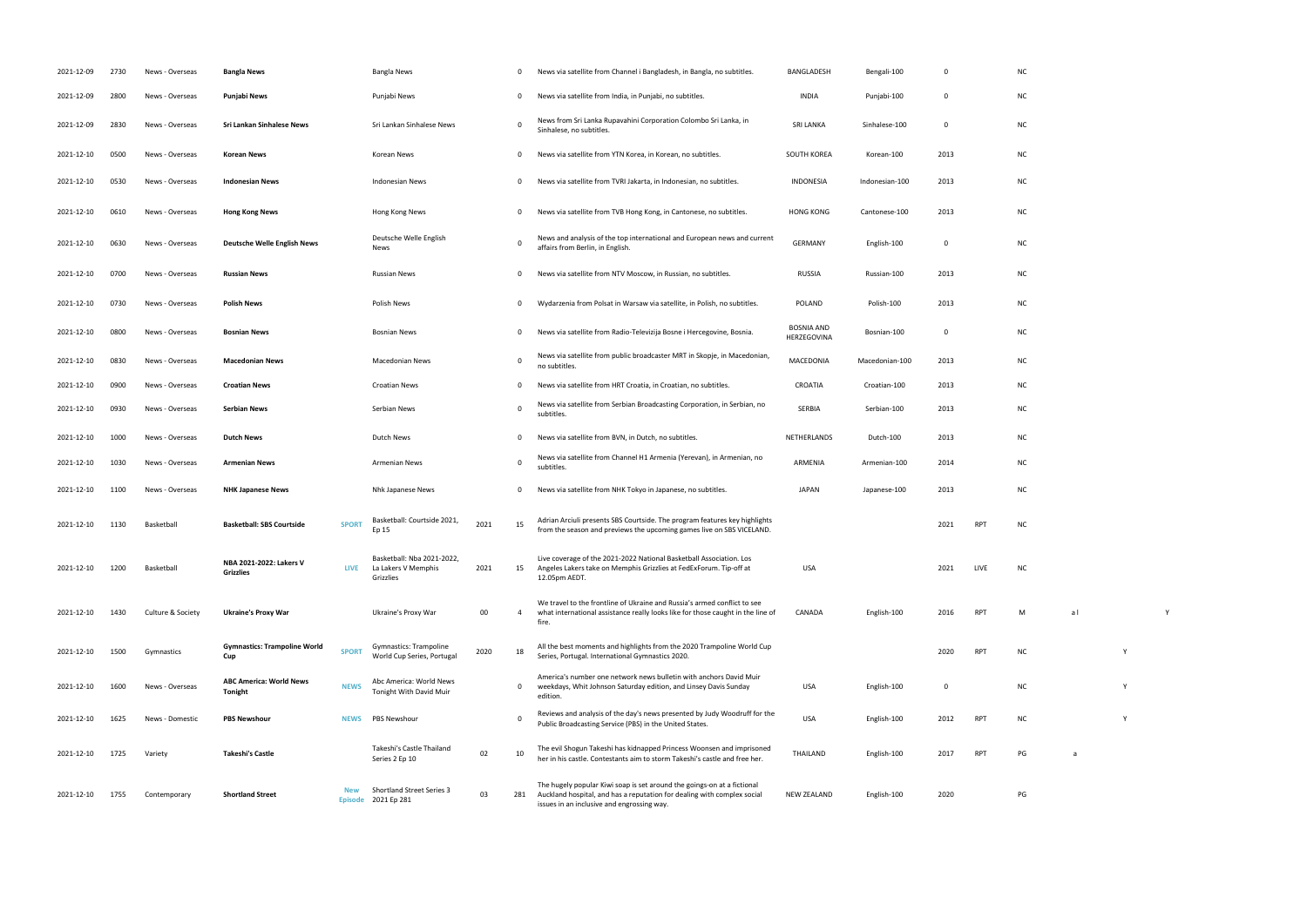| 2021-12-10 | 1825 | Quiz              | RocKwiz                                         |                              | Bertie Blackman And Jim<br>Keays                         | 07   | $\overline{4}$  | Rock music's most famous faces continue to mix it with the best local trivia<br>buffs. Host Julia Zemiro asks the questions and Brian Nankervis adjudicates<br>over the mayhem. Tonight, Bertie Blackman, daughter of painter Charles<br>Blackman, joins legendary lead singer of The Masters Apprentices, Jim<br>Keays for a classic Stones duet.                                                                                                                                                                                                                                                                                                                                                                                                                                         | AUSTRALIA        | English-100 | 2009         | <b>RPT</b> | PG        |       |  |
|------------|------|-------------------|-------------------------------------------------|------------------------------|----------------------------------------------------------|------|-----------------|--------------------------------------------------------------------------------------------------------------------------------------------------------------------------------------------------------------------------------------------------------------------------------------------------------------------------------------------------------------------------------------------------------------------------------------------------------------------------------------------------------------------------------------------------------------------------------------------------------------------------------------------------------------------------------------------------------------------------------------------------------------------------------------------|------------------|-------------|--------------|------------|-----------|-------|--|
| 2021-12-10 | 1905 | Quiz              | Jeopardy!                                       | <b>SBS</b><br><b>Encore</b>  | Jeopardy Series 35 Ep 145                                | 35   | 145             | The late Alex Trebek hosts Jeopardy!, where the answers are revealed and<br>the contestants must guess the appropriate questions.                                                                                                                                                                                                                                                                                                                                                                                                                                                                                                                                                                                                                                                          | <b>USA</b>       | English-100 | 2018         | <b>RPT</b> | PG        |       |  |
| 2021-12-10 | 1930 | News - Domestic   | <b>NITV News Update</b>                         | <b>NITV</b><br><b>Encore</b> | Nitv News Update 2021<br>5min Viceland Version Ep<br>244 | 2021 | 244             | The latest news from the oldest living culture, NITV delivers Australian<br>stories from an Indigenous perspective.                                                                                                                                                                                                                                                                                                                                                                                                                                                                                                                                                                                                                                                                        | <b>AUSTRALIA</b> |             | 2021         |            | <b>NC</b> |       |  |
| 2021-12-10 | 1935 | Quiz              | 8 Out Of 10 Cats Does<br>Countdown              |                              | 8 Out Of 10 Cats Does<br>Countdown Series 9 Ep 23        | 09   | 23              | 8 Out Of 10 Cats Does Countdown is hosted by Jimmy Carr, with team<br>captains Sean Lock and Jon Richardson, and features Rachel Riley and Susie UNITED KINGDOM<br>Dent on maths and dictionary duty respectively.                                                                                                                                                                                                                                                                                                                                                                                                                                                                                                                                                                         |                  | English-100 | 2016         | <b>RPT</b> | M         | als   |  |
| 2021-12-10 | 2030 | Culture & Society | <b>Hoarders</b>                                 | <b>New</b><br><b>Episode</b> | Carrie / James                                           | 05   | -6              | If trust fund baby, Carrie, doesn't clean up her home in two weeks - the<br>health department will not allow her to move back into her residence.<br>Meanwhile, James' property is about three city blocks and is filled with<br>bowling balls, moldy broken workout equipment, broken bikes, planters,<br>pots and pans, plastic bottles, etc. Additionally, James is very patriotic and<br>wants to preserve things that were made in the USA.                                                                                                                                                                                                                                                                                                                                           | <b>USA</b>       | English-100 | 2012         |            | M         | alw   |  |
| 2021-12-10 | 2120 | Sexuality         | <b>Embarrassing Sex Stories</b>                 |                              | <b>Premiere</b> Embarrassing Sex Stories                 |      | $\Omega$        | Embarrassing Sex Stories is a countdown show like no other! Using<br>interviews and comedic drama reconstruction, 10 brits share their sexy<br>escapades. Expect inseparable couples, snapped banjo strings, nibbling<br>cats, stuck sex-toys, broken penises and more!                                                                                                                                                                                                                                                                                                                                                                                                                                                                                                                    | UNITED KINGDOM   | English-100 | 2020         |            |           |       |  |
| 2021-12-10 | 2235 | Sexuality         | Prostitution: What's The Harm?                  |                              | Prostitution: What's The<br>Harm?                        | 00   | $\mathbf 0$     | A lively and thought-provoking documentary investigating the current<br>state of prostitution in the UK, looking at young people's attitudes to the<br>world's oldest profession. It is legal to buy sex in the UK, but there is a<br>growing political movement to change that law. Reporter Billie J D Porter<br>asks what the impact would be on those involved - the men who pay for<br>sex, the women who sell it and the traffickers, brothel owners, and pimps -<br>and she travels to other European countries to see how they deal with it.<br>What do young people really think about paying for sex? Do men and<br>women feel differently about the issue - and could the most harmful<br>aspects of prostitution be dealt with through better enforcement of<br>existing laws? | UNITED KINGDOM   | English-100 | 2014         | <b>RPT</b> | MA        | a s   |  |
| 2021-12-10 | 2340 | Period            | <b>Project Blue Book</b>                        |                              | <b>Broken Arrow</b>                                      | 02   | 9               | When Hynek and Quinn track down a mysterious plane that has vanished<br>in the Canadian wilderness, they embark on a dangerous mission to<br>recover its missing cargo that threatens not just Project Blue Book, but the<br>whole world.                                                                                                                                                                                                                                                                                                                                                                                                                                                                                                                                                  | USA              | English-100 | 2019         | <b>RPT</b> | M         | alv   |  |
| 2021-12-10 | 2430 | News - Overseas   | <b>Vice News Tonight</b>                        | <b>New</b><br>Episode 161    | Vice News Tonight 2021 Ep                                | 01   | 161             | VICE News Tonight cuts through the spin, disinformation, and punditry to<br>bring you in-depth coverage of the day's top stories, and fearless on-the-<br>ground reporting on the people, places, and voices you won't see<br>anywhere else.                                                                                                                                                                                                                                                                                                                                                                                                                                                                                                                                               | USA              |             | 2021         |            | <b>NC</b> |       |  |
| 2021-12-10 | 2525 | Culture & Society | Super Sperm Donors: 4 Men, 175<br><b>Babies</b> |                              | Click Me Pregnant                                        | 00   | $\mathbf 0$     | For women who want a baby but don't want a man, there's a new way to<br>get pregnant. It doesn't involve fertility clinics, it's free and quick, and they<br>get to meet the father of their baby face to face - for a few minutes at<br>least. The connection is made online via a Facebook group or a dedicated<br>website. Within a few days the donor provides a fresh sample of his sperm,<br>produced either in the women's bathroom or - in the case of super-donor<br>Clive - in a specially-equipped 'wanker van'.                                                                                                                                                                                                                                                                | UNITED KINGDOM   | English-100 | 2018         | <b>RPT</b> | M         | a s w |  |
| 2021-12-10 | 2620 | Entertainment     | <b>Undressed</b>                                |                              | Nikki And Daniel, Chris And<br>Julie                     | 01   | $7\overline{ }$ | Promotional model Nikki meets Daniel, a pastry chef, while former<br>professional dancer Julie gets to know former auto electrician, Chris, who<br>is paraplegic due to a spinal injury caused by a motorcycle accident.                                                                                                                                                                                                                                                                                                                                                                                                                                                                                                                                                                   | <b>AUSTRALIA</b> | English-100 | 2016         | <b>RPT</b> | PG        | s     |  |
| 2021-12-10 | 2645 | News - Overseas   | <b>NHK World English News</b>                   |                              | Nhk World English News                                   |      | $\Omega$        | News and information on Japan's politics, business, culture, entertainment<br>and more, in English.                                                                                                                                                                                                                                                                                                                                                                                                                                                                                                                                                                                                                                                                                        | <b>JAPAN</b>     | English-100 | $\mathbf 0$  |            | <b>NC</b> |       |  |
| 2021-12-10 | 2700 | News - Overseas   | <b>Thai News</b>                                |                              | Thai News                                                |      | $\Omega$        | News via satellite from Thai Public Broadcasting Service, in Thai, no<br>subtitles.                                                                                                                                                                                                                                                                                                                                                                                                                                                                                                                                                                                                                                                                                                        | THAILAND         | Thai-100    | $\mathbf 0$  |            | <b>NC</b> |       |  |
| 2021-12-10 | 2730 | News - Overseas   | <b>Bangla News</b>                              |                              | Bangla News                                              |      | $\mathbf 0$     | News via satellite from Channel i Bangladesh, in Bangla, no subtitles.                                                                                                                                                                                                                                                                                                                                                                                                                                                                                                                                                                                                                                                                                                                     | BANGLADESH       | Bengali-100 | $\mathbf{0}$ |            | <b>NC</b> |       |  |
| 2021-12-10 | 2800 | News - Overseas   | Punjabi News                                    |                              | Punjabi News                                             |      | 0               | News via satellite from India, in Punjabi, no subtitles.                                                                                                                                                                                                                                                                                                                                                                                                                                                                                                                                                                                                                                                                                                                                   | <b>INDIA</b>     | Punjabi-100 | $\mathbf 0$  |            | <b>NC</b> |       |  |

| PG | Υ |
|----|---|
|    |   |
| PG |   |

United Kingdom States Andrew York 100 2016 PM and States Andrew York 2016 RPT M a late States Andrew York 2016 R<br>Mark 2016 RPT M a l second Andrew York 2016 PM a l second Anglis Andrew York 2016 RPT M a l second Anglis Ang

USA English-100 2012 M a l w Y

 $MA$  a s

USA English-100 2019 RPT M a l v Y

UNITED KINGDOM ENGLISH-100 2019 RPT M ANNO 2019 RPT M ANNO 2019 RPT M ANNO 2019 RPT M A S W Y

PG s Y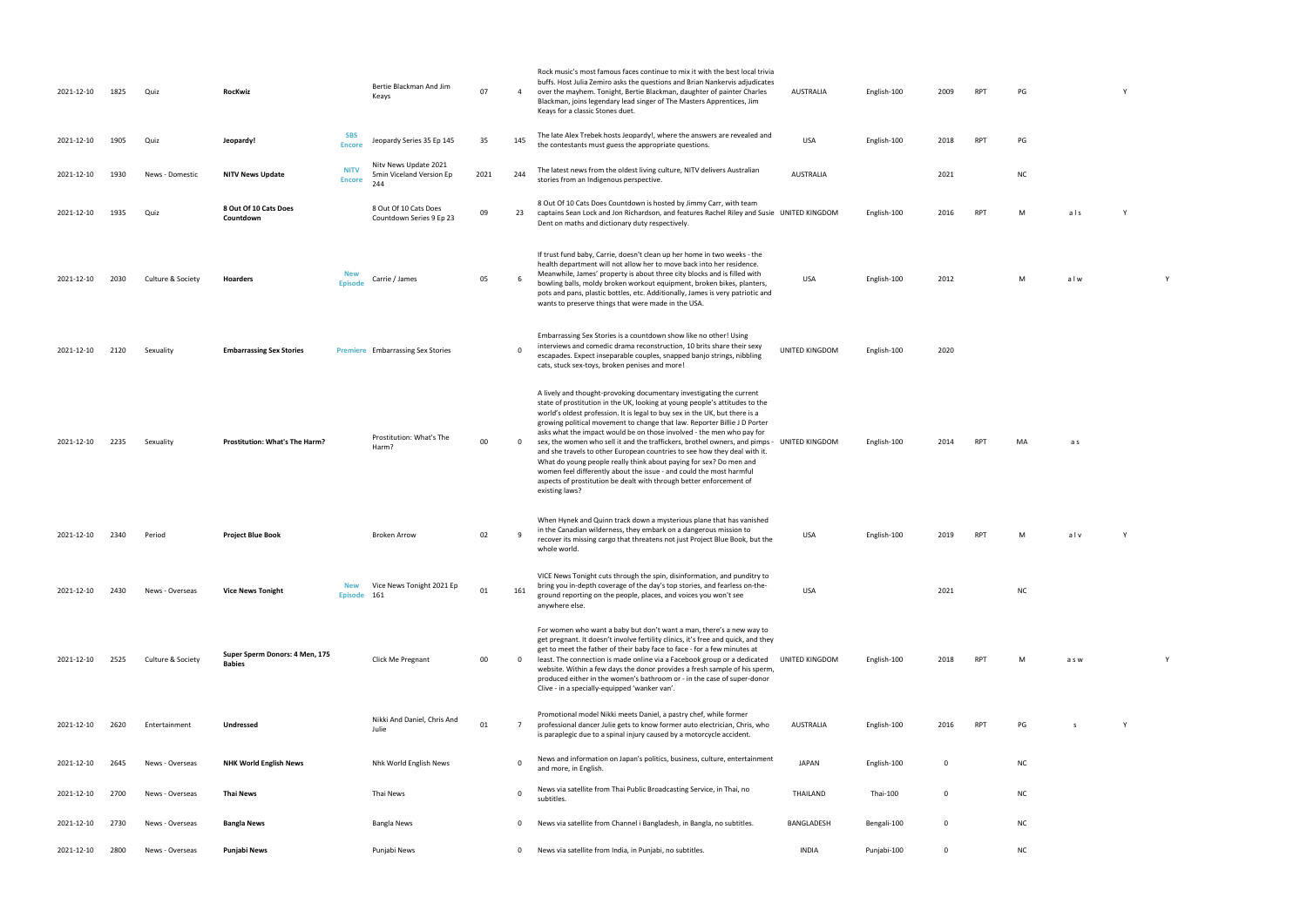| 2021-12-10 | 2830 | News - Overseas   | Sri Lankan Sinhalese News                        |              | Sri Lankan Sinhalese News                                                    |      | 0                       | News from Sri Lanka Rupavahini Corporation Colombo Sri Lanka, in<br>Sinhalese, no subtitles.                                                                                                                                                                                                                                                                                                                                    | <b>SRI LANKA</b> | Sinhalese-100  | 0    |            | <b>NC</b> |  |
|------------|------|-------------------|--------------------------------------------------|--------------|------------------------------------------------------------------------------|------|-------------------------|---------------------------------------------------------------------------------------------------------------------------------------------------------------------------------------------------------------------------------------------------------------------------------------------------------------------------------------------------------------------------------------------------------------------------------|------------------|----------------|------|------------|-----------|--|
| 2021-12-11 | 0500 | News - Overseas   | <b>Korean News</b>                               |              | Korean News                                                                  |      | 0                       | News via satellite from YTN Korea, in Korean, no subtitles.                                                                                                                                                                                                                                                                                                                                                                     | SOUTH KOREA      | Korean-100     | 2013 |            | <b>NC</b> |  |
| 2021-12-11 | 0530 | News - Overseas   | <b>Indonesian News</b>                           |              | <b>Indonesian News</b>                                                       |      | 0                       | News via satellite from TVRI Jakarta, in Indonesian, no subtitles.                                                                                                                                                                                                                                                                                                                                                              | <b>INDONESIA</b> | Indonesian-100 | 2013 |            | <b>NC</b> |  |
| 2021-12-11 | 0610 | News - Overseas   | <b>Hong Kong News</b>                            |              | Hong Kong News                                                               |      | 0                       | News via satellite from TVB Hong Kong, in Cantonese, no subtitles.                                                                                                                                                                                                                                                                                                                                                              | <b>HONG KONG</b> | Cantonese-100  | 2013 |            | <b>NC</b> |  |
| 2021-12-11 | 0630 | News - Overseas   | <b>Deutsche Welle English News</b>               |              | Deutsche Welle English<br>News                                               |      | 0                       | News and analysis of the top international and European news and current<br>affairs from Berlin, in English.                                                                                                                                                                                                                                                                                                                    | <b>GERMANY</b>   | English-100    | 0    |            | <b>NC</b> |  |
| 2021-12-11 | 0700 | News - Overseas   | <b>Russian News</b>                              |              | <b>Russian News</b>                                                          |      | 0                       | News via satellite from NTV Moscow, in Russian, no subtitles.                                                                                                                                                                                                                                                                                                                                                                   | <b>RUSSIA</b>    | Russian-100    | 2013 |            | <b>NC</b> |  |
| 2021-12-11 | 0730 | News - Overseas   | Polish News                                      |              | Polish News                                                                  |      | 0                       | Wydarzenia from Polsat in Warsaw via satellite, in Polish, no subtitles.                                                                                                                                                                                                                                                                                                                                                        | <b>POLAND</b>    | Polish-100     | 2013 |            | <b>NC</b> |  |
| 2021-12-11 | 0800 | News - Overseas   | <b>Romanian News</b>                             |              | <b>Romanian News</b>                                                         |      | 0                       | News via satellite from TVRi Bucharest Romania, in Romanian, no subtitles.                                                                                                                                                                                                                                                                                                                                                      | ROMANIA          | Romanian-100   | 0    |            | <b>NC</b> |  |
| 2021-12-11 | 0830 | News - Overseas   | <b>Macedonian News</b>                           |              | <b>Macedonian News</b>                                                       |      | 0                       | News via satellite from public broadcaster MRT in Skopje, in Macedonian,<br>no subtitles.                                                                                                                                                                                                                                                                                                                                       | MACEDONIA        | Macedonian-100 | 2013 |            | <b>NC</b> |  |
| 2021-12-11 | 0900 | News - Overseas   | <b>Croatian News</b>                             |              | <b>Croatian News</b>                                                         |      | 0                       | News via satellite from HRT Croatia, in Croatian, no subtitles.                                                                                                                                                                                                                                                                                                                                                                 | CROATIA          | Croatian-100   | 2013 |            | <b>NC</b> |  |
| 2021-12-11 | 0930 | News - Overseas   | <b>Serbian News</b>                              |              | Serbian News                                                                 |      | 0                       | News via satellite from Serbian Broadcasting Corporation, in Serbian, no<br>subtitles.                                                                                                                                                                                                                                                                                                                                          | SERBIA           | Serbian-100    | 2013 |            | <b>NC</b> |  |
| 2021-12-11 | 1000 | News - Overseas   | <b>Dutch News</b>                                |              | Dutch News                                                                   |      | 0                       | News via satellite from BVN, in Dutch, no subtitles.                                                                                                                                                                                                                                                                                                                                                                            | NETHERLANDS      | Dutch-100      | 2013 |            | <b>NC</b> |  |
| 2021-12-11 | 1030 | News - Overseas   | <b>Hungarian News</b>                            |              | Hungarian News                                                               |      | 0                       | News via satellite from Duna TV (DTV) Budapest, in Hungarian, no subtitles.                                                                                                                                                                                                                                                                                                                                                     | <b>HUNGARY</b>   | Hungarian-100  | 2013 |            | <b>NC</b> |  |
| 2021-12-11 | 1100 | News - Overseas   | <b>NHK Japanese News</b>                         |              | Nhk Japanese News                                                            |      | 0                       | News via satellite from NHK Tokyo in Japanese, no subtitles.                                                                                                                                                                                                                                                                                                                                                                    | <b>JAPAN</b>     | Japanese-100   | 2013 |            | <b>NC</b> |  |
| 2021-12-11 | 1135 | News - Overseas   | <b>Hindi News</b>                                |              | Hindi News                                                                   |      | 0                       | News via satellite from NDTV India, in Hindi, no subtitles.                                                                                                                                                                                                                                                                                                                                                                     | <b>INDIA</b>     | Hindi-100      | 2013 |            | <b>NC</b> |  |
| 2021-12-11 | 1200 | Basketball        | NBA 2021-2022: Lakers V<br><b>Grizzlies</b>      |              | Basketball: Nba 2021-2022,<br><b>REPLAY</b> La Lakers V Memphis<br>Grizzlies | 2021 | 15                      | Live coverage of the 2021-2022 National Basketball Association. Los<br>Angeles Lakers take on Memphis Grizzlies at FedExForum. Tip-off at<br>12.05pm AEDT.                                                                                                                                                                                                                                                                      | USA              |                | 2021 | <b>RPT</b> | <b>NC</b> |  |
| 2021-12-11 | 1400 | Comedy            | Do I Have To Take Care Of<br><b>Everything?</b>  | <b>MOVIE</b> | Do I Have To Take Care Of<br>Everything?                                     |      | 0                       | This Oscar-nominated short film goes inside a family's chaotic morning and<br>follows a mother who is determined to take care of everything herself.                                                                                                                                                                                                                                                                            | <b>FINLAND</b>   | Finnish-100    | 2012 | <b>RPT</b> | G         |  |
| 2021-12-11 | 1410 | Culture & Society | North To South: The Full Journey                 |              | North To South Series 1 Ep 3                                                 | 01   | $\overline{\mathbf{3}}$ | A spectacular overland route from Auckland on New Zealand's north<br>island, down to the south by way of multiple forms of transport including<br>railways, sailing and driving. The city gives way to rolling pastures, volcanic                                                                                                                                                                                               | NEW ZEALAND      | English-100    | 2018 | RPT        | G         |  |
|            |      |                   |                                                  |              |                                                                              |      |                         | extremes, tranquil waterways, the rough Otago high country and grandeur<br>of the Southern Alps and Milford Sound.                                                                                                                                                                                                                                                                                                              |                  |                |      |            |           |  |
| 2021-12-11 | 1630 | News - Overseas   | <b>ABC America: World News</b><br><b>Tonight</b> | <b>NEWS</b>  | Abc America: World News<br>Tonight With David Muir                           |      | 0                       | America's number one network news bulletin with anchors David Muir<br>weekdays, Whit Johnson Saturday edition, and Linsey Davis Sunday<br>edition.                                                                                                                                                                                                                                                                              | <b>USA</b>       | English-100    | 0    |            | <b>NC</b> |  |
| 2021-12-11 | 1700 | News - Domestic   | <b>PBS Newshour</b>                              | <b>NEWS</b>  | <b>PBS Newshour</b>                                                          |      | $\Omega$                | Reviews and analysis of the day's news presented by Judy Woodruff for the<br>Public Broadcasting Service (PBS) in the United States.                                                                                                                                                                                                                                                                                            | <b>USA</b>       | English-100    | 2012 | <b>RPT</b> | <b>NC</b> |  |
| 2021-12-11 | 1755 | Culture & Society | <b>When Demolitions Go Wrong</b>                 |              | When Demolitions Go<br>Wrong Series 1 Ep 1                                   | 01   | 1                       | Following the stories of those who were involved - and affected by - some<br>disastrous demolition failures.                                                                                                                                                                                                                                                                                                                    | UNITED KINGDOM   | English-100    | 2018 | <b>RPT</b> | PG        |  |
| 2021-12-11 | 1845 | Culture & Society | The Story Of The Songs                           |              | Celine Dion                                                                  | 01   | $\overline{2}$          | We uncover the three tracks that took Celine Dion from child-star in French<br>Quebec to global superstar. We also meet the legendary songwriters,<br>producers and engineers, session musicians and video directors who<br>worked alongside Celine. From her humble beginnings as one of 14<br>children, to the exceptional vocal talent that led to her first big break,<br>before the hit that secured her superstar status. | UNITED KINGDOM   | English-100    | 2020 | RPT        | G         |  |

|                         |     | NC             |              |              |              |
|-------------------------|-----|----------------|--------------|--------------|--------------|
| 3                       |     | NC             |              |              |              |
| 3                       |     | NC             |              |              |              |
| 3                       |     | NC             |              |              |              |
|                         |     | NC             |              |              |              |
| 3                       |     | NC             |              |              |              |
| 3                       |     | NC             |              |              |              |
|                         |     | NC             |              |              |              |
| 3                       |     | NC             |              |              |              |
| 3                       |     | NC             |              |              |              |
| 3                       |     | NC             |              |              |              |
| 3                       |     | NC             |              |              |              |
| 3                       |     | NC             |              |              |              |
| 3                       |     | NC             |              |              |              |
| 3                       |     | NC             |              |              |              |
|                         |     |                |              |              |              |
| $\mathbf{1}$            | RPT | $\sf NC$       |              |              |              |
| $\overline{2}$          | RPT | G              |              |              | Y            |
|                         |     |                |              |              |              |
| $\overline{\mathbf{3}}$ | RPT | $\overline{G}$ |              |              |              |
|                         |     |                |              |              |              |
|                         |     | ${\sf NC}$     |              | Y            |              |
| $\overline{\mathbf{r}}$ | RPT | ${\sf NC}$     |              | Y            |              |
|                         |     |                |              |              |              |
| $\overline{\mathbf{3}}$ | RPT | $\mathsf{PG}$  | $\mathsf{w}$ |              | $\mathsf{Y}$ |
|                         |     |                |              |              |              |
| $\mathfrak{c}$          | RPT | $\mathsf{G}$   |              | $\mathsf{Y}$ |              |
|                         |     |                |              |              |              |
| $\overline{a}$          | RPT | $\mathsf{PG}$  | a s          | Y            |              |